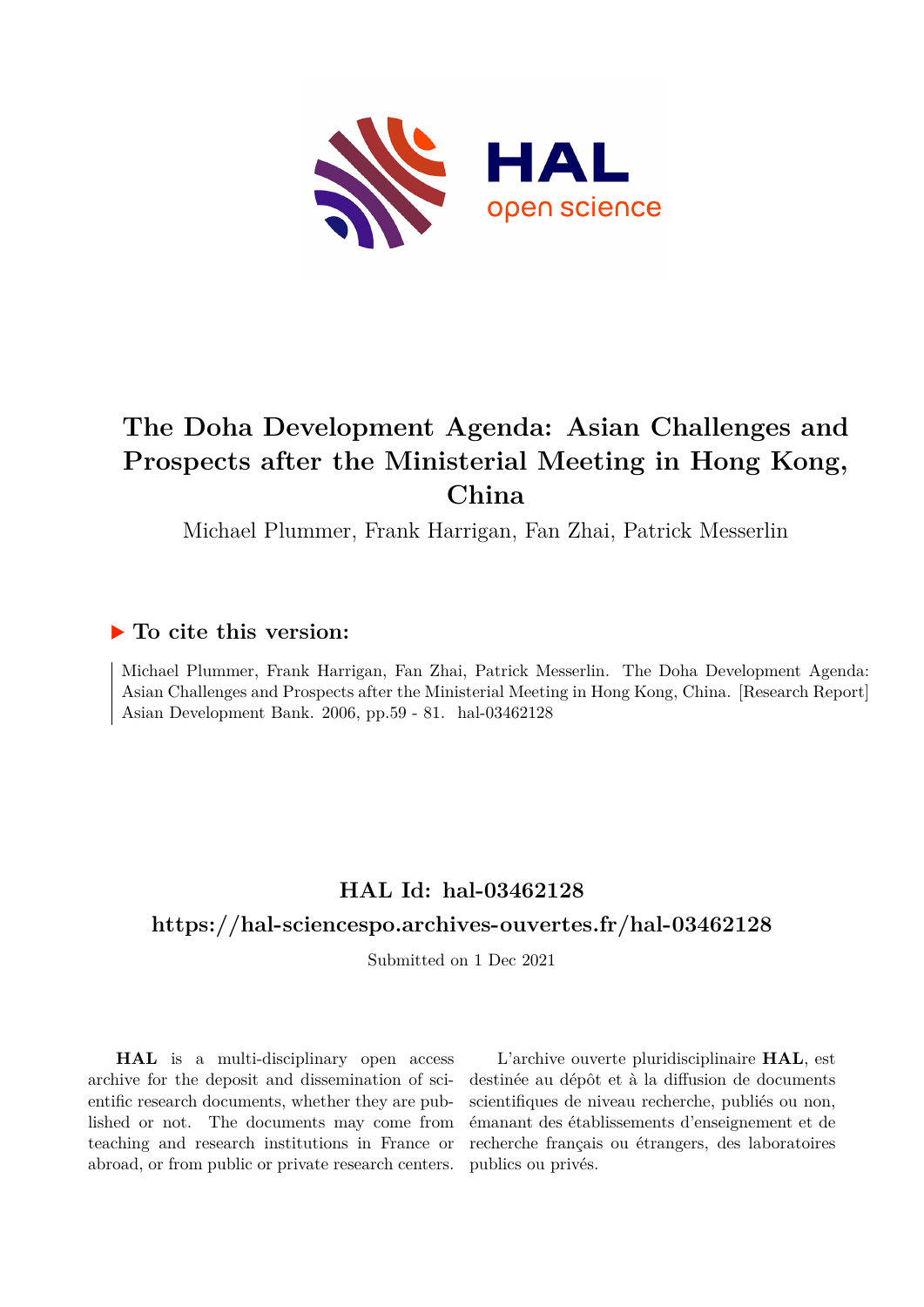# **The Doha Development Agenda: Asian challenges and prospects after the Ministerial Meeting in Hong Kong, China**

The Doha Development Agenda is the first "round" of multilateral trade negotiations under the World Trade Organization and is also the first time that multilateral trade talks have explicitly sought to focus on the interests of developing countries. Developing Asia therefore has much at stake in the talks and has a strong interest in a positive and ambitious outcome. The key areas of market access negotiations are in industrial products, agriculture, and services. Each area raises distinct issues and nuances for various groups of developed and developing countries. In addition, the Doha Agenda includes the rules governing contingent forms of protection and regional trade agreements. Finally, "aid for trade" and trade facilitation are part of the agenda. Asia has a vital interest in multilateral liberalization prospering in the Doha talks.

## **Introduction**

The Doha Development Agenda constitutes the ninth trade "round" since the founding of the General Agreement on Tariffs and Trade (GATT) in 1947, and the first under the aegis of the GATT successor, the World Trade Organization (WTO) (Box 1.5.1). It is also the first set of multilateral negotiations that are intended to focus on issues of interest to developing countries.

There is a great deal at stake for Asia at Doha. First, given the outward-oriented policy strategy that essentially all Asian countries now embrace, the region relies increasingly on a vibrant, open international marketplace. All sectors currently being negotiated under the Doha Development Agenda are relevant to the economic prosperity of the region, including manufactures, agriculture, services, and trade facilitation measures. Many of these areas have hitherto been neglected or ignored completely in earlier rounds of negotiation, suggesting a unique opportunity for the region. Bringing down peak tariffs (known as "mega-tariffs" at Doha) in manufactures and pervasive obstacles to trade in agriculture are particularly important to Asia. Better rules governing the comportment of WTO member states in regulating trade will also be extremely useful. Developing member states have often been the target of contingent protection (i.e., antidumping duties, countervailing duties, and the like). The People's Republic of China (PRC) has recently been the most obvious target of such actions, but it certainly is not alone: practically all developing member states have been subject to antidumping duties. Better rules are even more important now that Asia has become extremely active in creating its own web of free trade areas, for improved rules could lead to better agreements and less policy distortions.

Second, the potential negative effects of the recent surge in free trade

## **1.5.1 A brief history of the World Trade Organization: From GATT rounds to Doha**

The General Agreement on Tariffs and Trade (GATT) was signed in 1944, with the immediate objective of preventing future trade wars and inconsistent commercial policies that had plagued international trade in the 1930s. It was originally intended to be a temporary body: the International Trade Organization (ITO) was supposed to replace it as a permanent body with international legal status, on par with other Bretton Woods institutions, such as the International Monetary Fund and the World Bank. ITO was never ratified; however, GATT came into effect on 1 January 1948 as an ad hoc organization that would only have its existence enshrined in a permanent, legal form in 1994, with the creation of the World Trade Organization (WTO).

The *raison d'être* of GATT was to reduce international barriers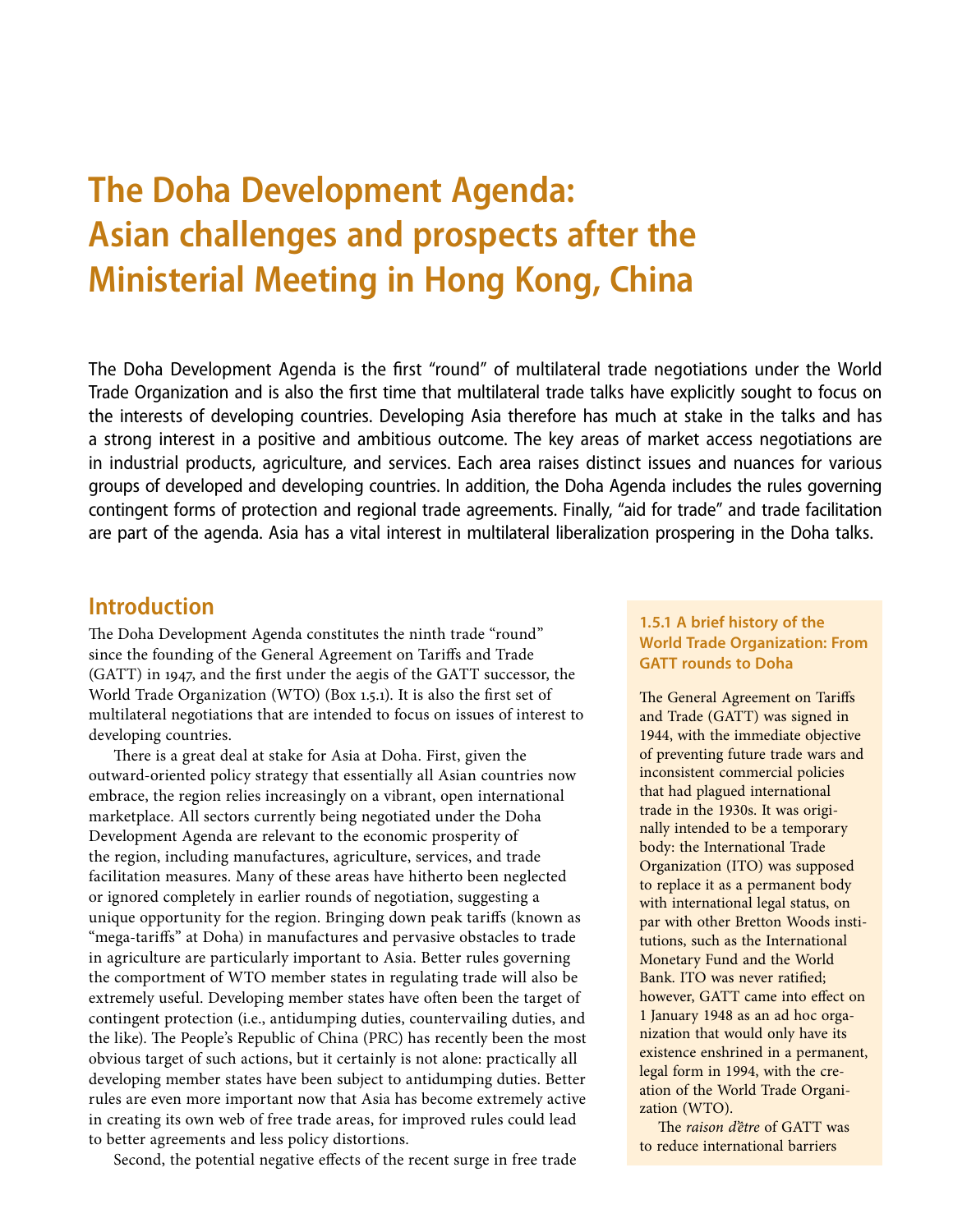areas, discussed at length in Part 3 of *Asian Development Outlook 2006*, will be amplified in the case of a Doha failure. This is likely for two reasons: (i) the more liberalized the global economy, the less the potential impact of discrimination inherent in free trade areas; and (ii) a failure at Doha could (and, most likely, will) lead to considerable disillusionment with the multilateral system, and starting a new set of negotiations would probably only be possible in the medium or long term. Regionalism and bilateralism will continue to be important with or without a successful conclusion to Doha. However, if there is no progress at the multilateral level, these preferential trade agreements will no doubt fill the void. This scenario could create spheres of influence and trade blocs that could easily work to the region's detriment.

Third, since a country will generally gain more from its own liberalization, a positive outcome at Doha would facilitate domestic reform and restructuring, as well as open foreign markets and create a more level trade "playing field." Negotiators consider offering tariff reductions as a bargaining chip that is only to be given in exchange for something in return. It is, therefore, ironic that almost all simulations of trade liberalization in a global context show the more protected economies gaining much more than the more open ones. Hence, a successful Doha Round would show greatest gains in agriculture for the European Union (EU) and the United States (US), whereas developing countries would generally gain more through their own liberalization of manufactures (Anderson and Martin 2006). One can expect that ultimately Asian countries with the highest trade barriers will tend to gain the most through liberalization.

A fourth and related point regards support for the national economic reform programs of Asian countries. The linking of a broad array of sectors in a concerted, international framework of liberalization negotiations under WTO tends to give greater political clout to those favoring more open trade. Hence, WTO sets in motion a politicaleconomy dynamic that makes liberalization easier than, say, on a unilateral basis.

Finally, like GATT/WTO negotiations before it, the Doha Development Agenda will be critical in setting the stage for deeper liberalization in future rounds.

However, Doha negotiations have not been smooth sailing. Indeed, the waters have been more frequently choppy than smooth. In large part, this is a reflection of the complicated nature of the WTO talks, at which a wide variety of sensitive issues have been put on the table, including such areas as agricultural export subsidies; domestic support for agriculture; tariff reductions; and harmonization in labor-intensive manufactured goods, trade in services, antidumping duties, and rules governing regional trading agreements.

Indeed, the oft-cited difficulties of Doha are in part a reflection of previous successes in multilateral negotiations: earlier GATT rounds were able to reduce considerably tariffs on nonsensitive manufactured goods, leaving the most difficult items to be tackled. Moreover, the nonuniformity of cuts in tariffs and nontariff barriers resulting from compromises in earlier GATT rounds has been problematic because they can create their own distortions.<sup>1</sup> Further, the exigencies of globalization

to trade on a nondiscriminatory (or "most-favored nation") basis. The modality to do this would be through concerted, multilateral negotiations called "rounds." Since the creation of GATT, there have been eight rounds, i.e., Geneva, Switzerland, 1947–48; Annecy, France, 1949; Torquay, United Kingdom, 1950–51; Geneva, 1956; the Dillon Round, 1960–62; the Kennedy Round, 1963–67; the Tokyo Round, 1973–79; and the Uruguay Round, 1986–93. The ongoing WTO negotiations have been dubbed the Doha Development Agenda, with the intention of underscoring the importance of developing countries in this series of talks.

Earlier GATT rounds were successful in reducing tariffs on manufactured goods. The Uruguay Round began to address more complicated issues, from quantitative restrictions in sensitive areas like agriculture and textiles and clothing to trade-related areas such as investment measures and intellectual property protection. The Doha Development Agenda was initiated to go further down the road of "deep" integration. The process has been difficult, given the political sensitivity of many of the key areas being addressed. In fact, the 2003 Ministerial Meeting in Cancun ended without any agreement.

The Ministerial Meeting in December 2005 held in Hong Kong, China was successful in keeping the Doha negotiations alive. WTO members agreed to undertake liberalization negotiations generally under four pillars: Non-Agricultural Market Access; Agriculture; Services; and Rules (such as those pertaining to administrative actions, e.g., antidumping and countervailing duties, and regional trade agreements). This meeting reemphasized the primacy of the "development dimension" to the talks. The leaders have set April 2006 as the deadline for the Doha package.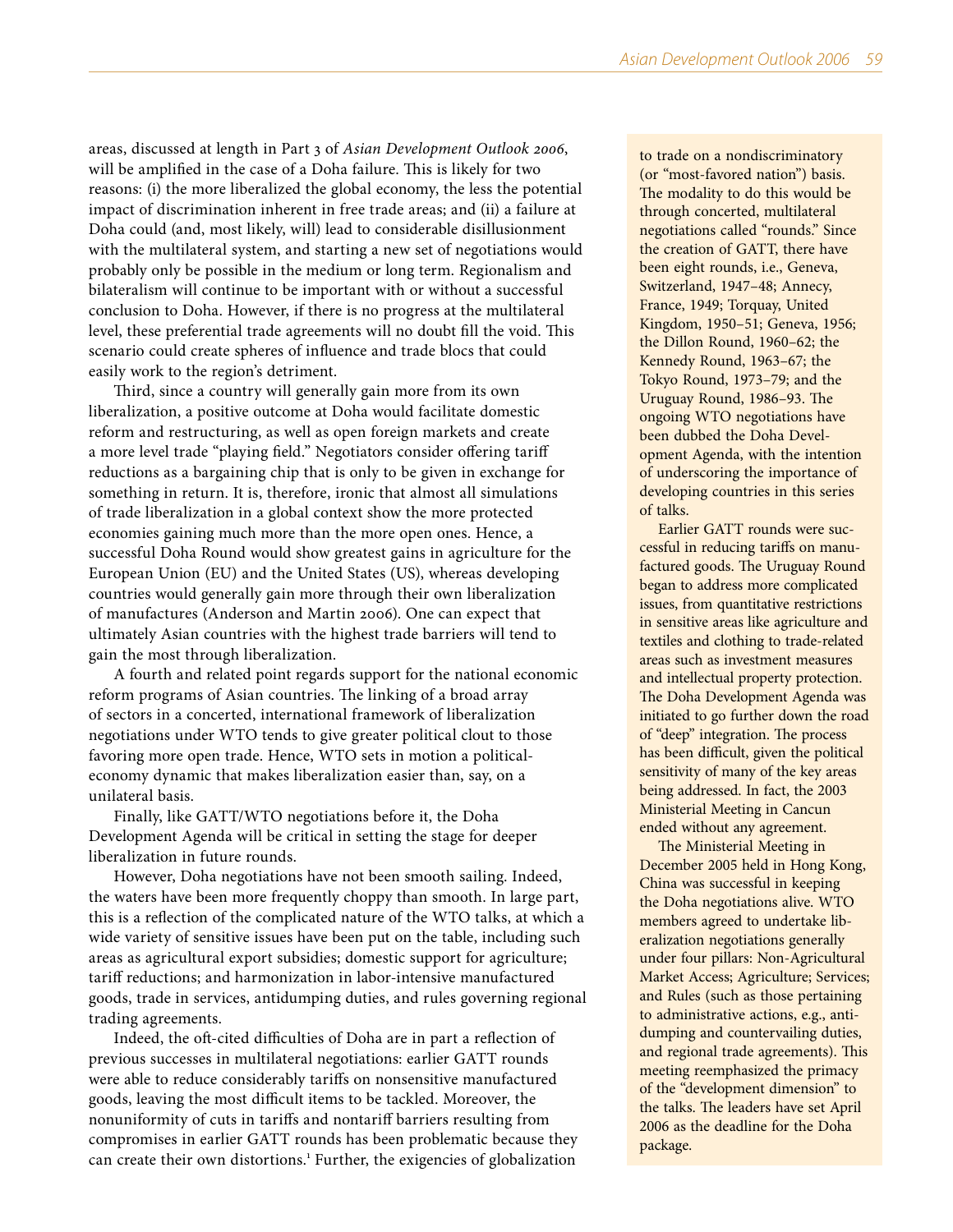require far more extensive liberalization packages than in the past.

No doubt another complicating factor concerns the necessary emphasis on developing countries, which are extremely diverse and often have different priorities and interests. The least-developed countries (LDCs), in particular, face a complicated situation. The LDCs require open international markets in order to boost growth and reduce poverty—and, so, a successful Doha Development Round would help achieve this. However, as they benefit from preferential access to developed-country markets for the lion's share of their exports, a good Doha deal will inevitably have the effect of reducing this advantage ("preference erosion"), a process that is being exacerbated by the trend toward regionalism. Doha is seeking a way to compensate them for this (under the "aid for trade" rubric).

In any event, the going has been tough, and at some points, it seemed as if the talks would fail. The successor to the Uruguay Round was originally intended to be launched in Seattle in December 1999, rather than in Doha in November 2001. The Seattle debacle is well known. The Cancun Ministerial Meeting in September 2003 ended in failure as well, and the negotiations were saved only in July 2004 when a framework agreement for negotiations (the "July Package") was finalized. Hence, while many believe that the Ministerial Meeting in Hong Kong, China in December 2005 could have gone much further in terms of ambition and progress in defining modalities of liberalization, others were relieved that the talks are at last moving forward.

Asia can serve as a key protagonist at Doha. Given the less than stellar progress in negotiations, leadership in fostering a proactive approach in all areas under discussion is essential. As one of the most open regions in the world whose outward-oriented development strategy has been highly successful, Asia can contribute significantly in this regard. Moreover, active participation of Asian countries will ensure that the sectors and rules deemed most important to the region will be included in the final package. In addition, Asia is able to overcome the (usually counterproductive) division between "north" and "south." Most countries in Asia subscribe to the same types of outward-oriented policies, and while the region does have divergent interests, differences are not generally drawn along north-south lines.

In short, Asia has a strong interest in a positive outcome at Doha. The goal of this section of *Asian Development Outlook 2006* is both to summarize the ongoing Doha negotiations, which should be completed in 2007 at the latest, and to consider the negotiations' implications for the developing member countries of the Asian Development Bank (ADB). First, the evolution of the Doha negotiations is considered, followed by a review of the liberalization

|                                         | Joined     | 2005       | 2005     | 2005     |
|-----------------------------------------|------------|------------|----------|----------|
|                                         | <b>WTO</b> | population | GDPpc1   | GDPpc2   |
|                                         |            | (million)  | (US\$)   | (US\$)   |
| <b>WTO members, as of December 2005</b> |            |            |          |          |
| <b>Myanmar</b>                          | 1995       | 54.80      | 1,417.0  | 106.8    |
| <b>Nepal</b>                            | 2004       | 25.30      | 1,471.2  | 247.5    |
| Cambodia                                | 2004       | 13.80      | 2,116.0  | 371.2    |
| <b>Bangladesh</b>                       | 1995       | 137.00     | 1,997.9  | 401.2    |
| Kyrgyz Republic                         | 1998       | 5.14       | 2,061.0  | 455.5    |
| <b>Solomon Islands</b>                  | 1996       | 0.48       | 1,922.5  | 583.6    |
| <b>Papua New Guinea</b>                 | 1996       | 5.66       | 2,414.2  | 585.5    |
| Mongolia                                | 1997       | 2.55       | 2,045.5  | 671.3    |
| India                                   | 1995       | 1,107.00   | 3,315.7  | 686.6    |
| Pakistan                                | 1995       | 153.96     | 2,549.3  | 777.3    |
| Armenia                                 | 2003       | 3.22       | 4,048.1  | 1,077.6  |
| Sri Lanka                               | 1995       | 19.68      | 4,144.7  | 1,110.8  |
| Philippines                             | 1995       | 85.24      | 4,770.2  | 1,111.2  |
| Indonesia                               | 1995       | 221.26     | 3,939.5  | 1,232.5  |
| <b>PRC</b>                              | 2001       | 1,310.00   | 6,193.4  | 1,461.6  |
| <b>Maldives</b>                         | 1995       | 0.30       | 7,639.5  | 2,465.9  |
| <b>Thailand</b>                         | 1995       | 65.30      | 8,542.4  | 2,562.8  |
| Fiji Islands                            | 1996       | 0.83       | 6,282.1  | 3,206.5  |
| <b>Malaysia</b>                         | 1995       | 26.70      | 11,159.6 | 5,110.4  |
| Taipei, China                           | 2002       | 22.65      | 27,512.8 | 14,447.0 |
| Korea                                   | 1995       | 48.29      | 22,665.7 | 16,492.9 |
| Hong Kong, China                        | 1995       | 6.94       | 32,292.2 | 24,714.9 |
| Singapore                               | 1995       | 4.35       | 28,228.0 | 26,252.7 |
|                                         |            |            |          |          |
| <b>Observers</b>                        |            |            |          |          |
| Tajikistan                              |            | 6.77       | 1,373.3  | 368.6    |
| Lao People's Dem. Rep.                  |            | 5.61       | 2,049.0  | 456.5    |
| <b>Uzbekistan</b>                       |            | 26.00      | 1,834.4  | 419.3    |
| <b>Viet Nam</b>                         |            | 83.10      | 2,782.2  | 567.5    |
| <b>Bhutan</b>                           |            | 0.77       | 3,329.8  | 801.9    |
| Azerbaijan                              |            | 8.44       | 4,500.3  | 1,434.9  |
| Vanuatu                                 |            | 0.21       | 3,415.4  | 1,487.1  |
| Samoa                                   |            | 0.19       | 6,389.9  | 1,820.9  |
| Tonga                                   |            | 0.10       | 7,689.9  | 2,141.7  |
| <b>Kazakhstan</b>                       |            | 15.17      | 8,252.4  | 3,592.3  |
| Afghanistan                             |            | 24.70      |          |          |
| <b>Non-WTO Members</b>                  |            |            |          |          |
| Timor-Leste, Dem. Rep. of               |            | 0.83       |          | 371.6    |
| Kiribati                                |            | 0.10       | 2,590.9  | 686.7    |
| Turkmenistan                            |            | 6.59       | 7,854.0  | 3,516.3  |
| Marshall Islands, Rep. of               |            | 0.06       |          |          |
| Micronesia, Fed. States of              |            | 0.11       |          |          |
| Palau                                   |            | 0.02       |          |          |
| <b>Tuvalu</b>                           |            | 0.01       |          |          |
| Cook Islands                            |            | 0.02       |          |          |
| <b>Nauru</b>                            |            |            |          |          |
|                                         |            |            |          |          |

*Notes:*

GDPpc1 = GDP per capita at purchasing power parity; GDPpc2 = GDP per capita at current exchange rates.

*Sources:* World Trade Organization, available: [http://www.wto.org/](http://www.wto.org/english/thewto_e/whatis_e/tif_e/org6_e.htm) [english/thewto\\_e/whatis\\_e/tif\\_e/org6\\_e.htm;](http://www.wto.org/english/thewto_e/whatis_e/tif_e/org6_e.htm) International Monetary Fund, available: [http://www.imf.org/external/pubs/ft/weo/2005/02/data/](http://www.imf.org/external/pubs/ft/weo/2005/02/data/dbginim.cfm) [dbginim.cfm;](http://www.imf.org/external/pubs/ft/weo/2005/02/data/dbginim.cfm) *Asian Development Outlook* database.

#### **1.5.1 ADB developing member countries and WTO**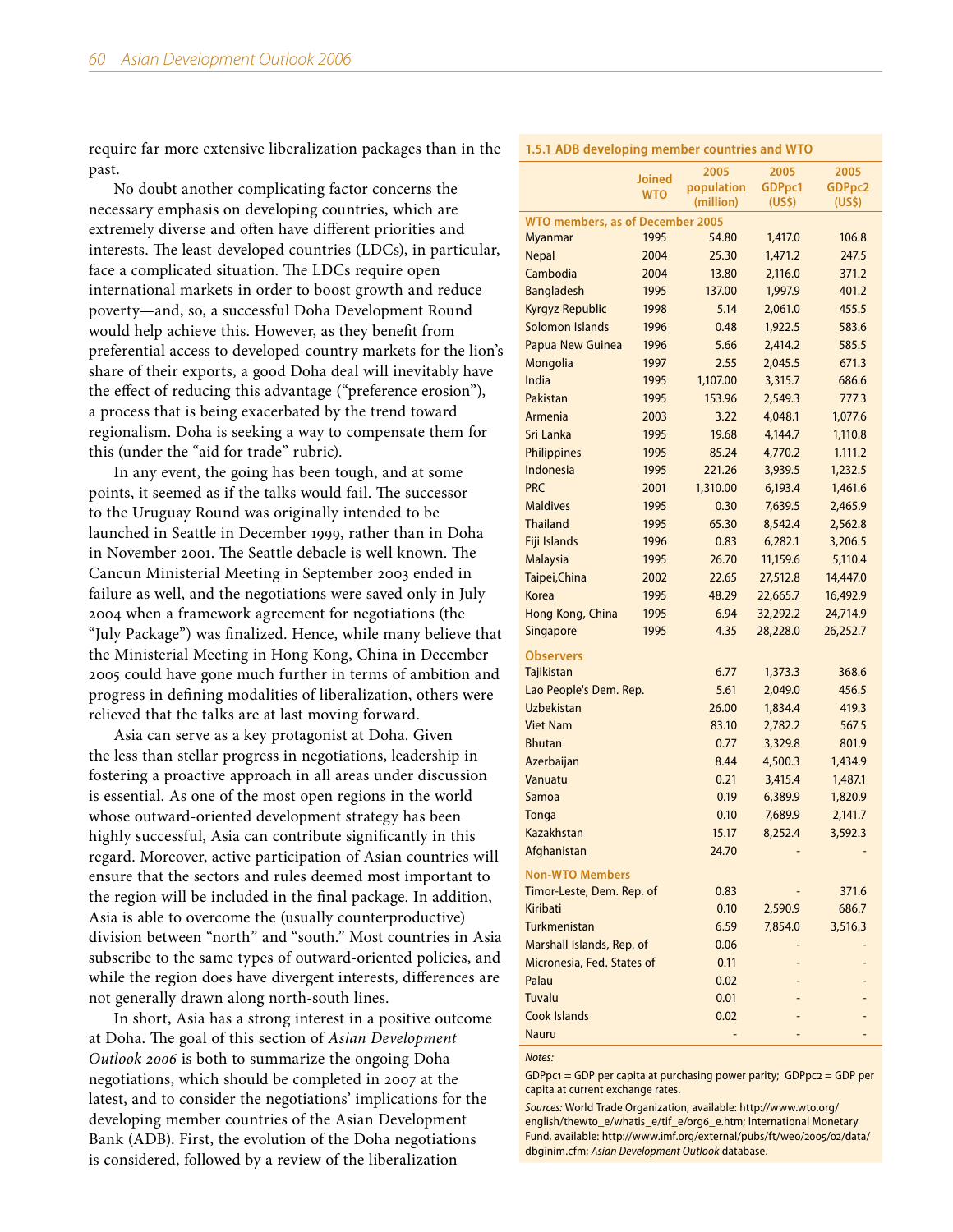strategies currently being discussed. The subsequent section offers some estimates of the economic effect of Doha on the region's economies. Finally, prospects for the global system after Doha are considered.

# **Key issues in the Doha Development Agenda**

The majority of ADB developing member countries are WTO members. Of the rest, a little over half have applied to join and are at various phases in the accession process; Viet Nam should join in 2006. Table 1.5.1 presents ADB developing member countries by increasing order of per capita gross domestic product (GDP)<sup>2</sup> and offers details regarding when (or if) they joined WTO. These countries are quite dispersed among the many existing coalitions, a reflection of the diversity in trade regimes in the region (Table 1.5.2). Columns 1 to 5 of Table 1.5.2 present the coalitions that are centered on developing countries' role in WTO. These countries tend to seek exemptions from various WTO disciplines and commitments for their members, e.g., the "Least-Developed Countries" (LDC) group, the "Small and Vulnerable Economies" (SVEs) coalition, and the "Like-Minded Group" (LMG). Columns 6 to 9 focus on coalitions ranked by their position on agricultural liberalization, from a group that opposes liberalization (G10) to one that promotes open global markets (the Cairns Group).3

There follows a brief survey of the key issues articulated at the Ministerial Meeting in Hong Kong, China, namely Non-Agricultural Market Access (NAMA), Agriculture, Services, and Rules. Select aspects of the Doha Development Agenda of particular interest to developing Asia, i.e., aid for trade and trade facilitation, are stressed.

## **Non-Agricultural Market Access**

As noted above, trade in manufactures has been the traditional area of focus at previous multilateral rounds, with considerable success: developed-country tariffs tend to be quite low on average in this area. However, tariff levels in developing countries continue to be quite high (though they also have come down considerably over the past 10 years); hence, there is considerable asymmetry in tariff levels between countries, as well as across sectors within countries.

An important facilitating format established at the Ministerial Meeting in Hong Kong, China was the agreement to use the "Swiss formula" (Box 1.5.2) as the main vehicle of liberalization and harmonization under NAMA. The beauty of the Swiss formula lies in its simplicity: negotiators need only to agree on one element of the formula (the reduction factor); the rest of the process is automatic and completely transparent. And there is no need to have a common reduction factor for all economies; several reduction factors could be used, with such indicators as per capita GDP determining which reduction factor could be applied to which country group. It allows the process to eschew the definition of what is a "developing economy" and to apply "special and differential treatment" (SDT), a concept that was not only accepted but emphasized at the Hong Kong, China meeting. The Swiss formula's transparency and simplicity also empower even the least-developed member states to participate actively in the negotiations.

From an economic point of view, the Swiss formula cuts higher tariffs

## **1.5.2 The "Swiss formula" and Doha**

The process of reducing tariff discrepancies between countries, as well as within countries, is known as tariff harmonization. As the main goal of Non-Agricultural Market Access is to reduce and harmonize tariffs between countries, the Ministerial Meeting in Hong Kong, China approved the adoption of the "Swiss formula," which was first introduced by Switzerland and subsequently adopted during the Tokyo Round (1973–79). Such harmonization is effective not only in reducing global tariffs and making them more even across the board but also in avoiding unintended distortions stemming from divergent tariff levels within countries (the "effective rate of protection" problem).

The simple Swiss formula is expressed as  $T = [rt/(r+t)]$  where t refers to initial tariff rates, T the post-negotiation tariff rates, and r the reduction factor (there is also a "weighted" version of the Swiss formula that combines each country's tariff average with the reduction factor, but the Ministerial Meeting in Hong Kong, China did not specify which type should be used).

An example might illustrate how the Swiss formula would both harmonize and reduce tariffs. Suppose there are two countries, A and B, who apply tariffs on automobiles of 150% and 10%, respectively. Further, suppose that the reduction factor (r) is 25 ("Swiss 25") and the period of adjustment would be over 6 years. At the end of the tariff reduction period, country A would have a 21.4%  $(= 150x25/150+25)$  tariff on automobiles, whereas country B would have a 7.1% (= 10x25/10+25) tariff. Hence, while there would continue to be a discrepancy, the country A tariff would fall to only three times that of country B, whereas before liberalization the corresponding difference was 15 times. Moreover, tariffs have fallen across the board.

The key question, of course, relates to what the reduction factor should be. Doha Development Agenda negotiators are currently working out possible options.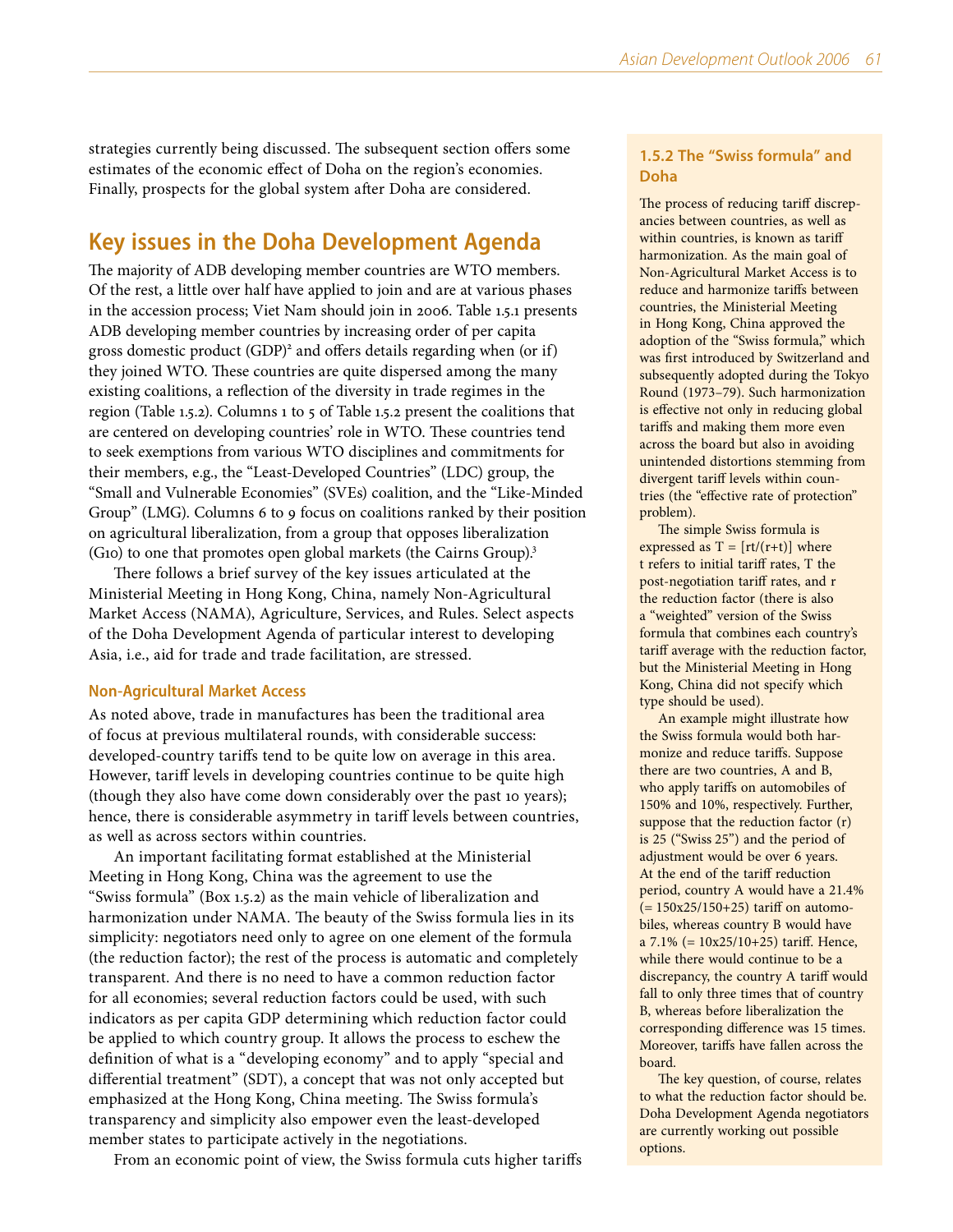| 1.5.2 Membership of ADB member countries in WTO coalitions and other country groupings |              |              |              |              |              |              |              |              |                                 |              |              |
|----------------------------------------------------------------------------------------|--------------|--------------|--------------|--------------|--------------|--------------|--------------|--------------|---------------------------------|--------------|--------------|
|                                                                                        | G77          | <b>LDC</b>   |              |              |              |              |              |              | G90 SVEs LMG G10 G33 G20 Cairns | <b>ACP</b>   | <b>CIS</b>   |
| <b>WTO Members, as of December 2005</b>                                                |              |              |              |              |              |              |              |              |                                 |              |              |
| <b>Nepal</b>                                                                           | 1            | 1            | 1            |              |              |              |              |              |                                 |              |              |
| Cambodia                                                                               | $\mathbf{1}$ | $\mathbf{1}$ | $\mathbf{1}$ |              |              |              |              |              |                                 |              |              |
| <b>Bangladesh</b>                                                                      | $\mathbf{1}$ | $\mathbf{1}$ | $\mathbf{1}$ |              |              |              |              |              |                                 |              |              |
| <b>Kyrgyz Republic</b>                                                                 |              |              |              |              |              |              |              |              |                                 |              | 1            |
| Solomon Islands                                                                        | $\mathbf{1}$ | $\mathbf{1}$ | $\mathbf{1}$ | $\mathbf{1}$ |              |              |              |              |                                 | $\mathbf{1}$ |              |
| Mongolia                                                                               | $\mathbf{1}$ |              |              | $\mathbf{1}$ |              |              | $\mathbf{1}$ |              |                                 |              |              |
| Pakistan                                                                               | $\mathbf{1}$ |              |              |              | $\mathbf{1}$ |              | $\mathbf{1}$ | 1            |                                 |              |              |
| India                                                                                  | $\mathbf{1}$ |              |              |              | $\mathbf{1}$ |              | $\mathbf{1}$ | $\mathbf{1}$ |                                 |              |              |
| Papua New Guinea                                                                       | $\mathbf{1}$ |              | $\mathbf{1}$ | $\mathbf{1}$ |              |              |              |              |                                 |              |              |
| Sri Lanka                                                                              | $\mathbf{1}$ |              |              |              | $\mathbf{1}$ |              | $\mathbf{1}$ |              |                                 |              |              |
| Philippines                                                                            | $\mathbf{1}$ |              |              |              |              |              | $\mathbf{1}$ | $\mathbf{1}$ | $\mathbf{1}$                    |              |              |
| Armenia                                                                                |              |              |              |              |              |              |              |              |                                 |              | $\mathbf{1}$ |
| Indonesia                                                                              | $\mathbf{1}$ |              |              |              | $\mathbf{1}$ |              | $\mathbf{1}$ | $\mathbf{1}$ | $\mathbf{1}$                    |              |              |
| <b>PRC</b>                                                                             | $\mathbf{1}$ |              |              |              |              |              | $\mathbf{1}$ | $\mathbf{1}$ |                                 |              |              |
| <b>Maldives</b>                                                                        | $\mathbf{1}$ | $\mathbf{1}$ | $\mathbf{1}$ |              |              |              |              |              |                                 |              |              |
| <b>Thailand</b>                                                                        | $\mathbf{1}$ |              |              |              |              |              |              | $\mathbf{1}$ | $\mathbf{1}$                    |              |              |
| Fiji Islands                                                                           | $\mathbf{1}$ |              | $\mathbf{1}$ | $\mathbf{1}$ |              |              |              |              | $\mathbf{1}$                    | $\mathbf{1}$ |              |
| <b>Malaysia</b>                                                                        | $\mathbf{1}$ |              |              |              | $\mathbf{1}$ |              |              |              | $\mathbf{1}$                    |              |              |
| Taipei, China                                                                          |              |              |              |              |              | $\mathbf{1}$ |              |              |                                 |              |              |
| <b>Korea</b>                                                                           |              |              |              |              |              | $\mathbf{1}$ | $\mathbf{1}$ |              |                                 |              |              |
| Hong Kong, China                                                                       |              |              |              |              |              |              |              |              |                                 |              |              |
| Singapore                                                                              | 1            |              |              |              | $\mathbf{1}$ |              |              |              |                                 |              |              |
|                                                                                        | $\mathbf{1}$ | $\mathbf{1}$ | $\mathbf{1}$ |              |              |              |              |              |                                 |              |              |
| <b>Myanmar</b>                                                                         |              |              |              |              |              |              |              |              |                                 |              |              |
| <b>Observers</b>                                                                       |              |              |              |              |              |              |              |              |                                 |              |              |
| Tajikistan                                                                             |              |              |              |              |              |              |              |              |                                 |              | $\mathbf{1}$ |
| Lao PDR                                                                                | $\mathbf{1}$ | $\mathbf{1}$ |              |              |              |              |              |              |                                 |              |              |
| <b>Uzbekistan</b>                                                                      |              |              |              |              |              |              |              |              |                                 |              | 1            |
| <b>Viet Nam</b>                                                                        | 1            |              |              |              |              |              |              |              |                                 |              |              |
| <b>Bhutan</b>                                                                          | $\mathbf{1}$ | $\mathbf{1}$ |              |              |              |              |              |              |                                 |              |              |
| Azerbaijan                                                                             |              |              |              |              |              |              |              |              |                                 |              | 1            |
| Vanuatu                                                                                | $\mathbf{1}$ | $\mathbf{1}$ |              |              |              |              |              |              |                                 | $\mathbf{1}$ |              |
| Samoa                                                                                  | $\mathbf{1}$ | $\mathbf{1}$ |              |              |              |              |              |              |                                 | $\mathbf{1}$ |              |
| Tonga                                                                                  | $\mathbf{1}$ |              |              |              |              |              |              |              |                                 | $\mathbf{1}$ |              |
| Kazakhstan                                                                             |              |              |              |              |              |              |              |              |                                 |              | $\mathbf{1}$ |
| Afghanistan                                                                            | $\mathbf{1}$ | $\mathbf{1}$ |              |              |              |              |              |              |                                 |              |              |
| <b>Non-WTO members</b>                                                                 |              |              |              |              |              |              |              |              |                                 |              |              |
| Timor-Leste, Dem. Rep. of                                                              | 1            | $\mathbf{1}$ |              |              |              |              |              |              |                                 |              |              |
| Turkmenistan                                                                           | $\mathbf{1}$ |              |              |              |              |              |              |              |                                 |              |              |
| Kiribati                                                                               |              | 1            |              |              |              |              |              |              |                                 | 1            |              |
| Marshall Islands, Rep. of                                                              | 1            |              |              |              |              |              |              |              |                                 | $\mathbf{1}$ |              |
| Micronesia, Fed. States of                                                             | $\mathbf{1}$ |              |              |              |              |              |              |              |                                 | 1            |              |
| Palau                                                                                  | $\mathbf{1}$ |              |              |              |              |              |              |              |                                 | $\mathbf{1}$ |              |
| <b>Tuvalu</b>                                                                          |              | 1            |              |              |              |              |              |              |                                 | 1            |              |
| <b>Cook Islands</b>                                                                    |              |              |              |              |              |              |              |              |                                 | 1            |              |
| <b>Nauru</b>                                                                           |              |              |              |              |              |              |              |              |                                 | 1            |              |

ACP = African, Caribbean and Pacific countries; Cairns = a group of agricultural exporting nations lobbying for agricultural trade liberalization; CIS = Commonwealth of Independent States; LDC = least-developed countries (as defined by the United Nations); G10 = a coalition of countries lobbying for agriculture to be treated as diverse and special because of nontrade concerns; G20 = a coalition of countries pressing for ambitious reforms of agriculture in developed countries with some flexibility for developing countries; G33 = a group of countries advocating that developing countries be granted flexibility to self-designate a number of "special products" on which they would not have to make any tariff reduction or tariff-rate quota commitments; G77 = a coalition of developing countries G90 = coalition of African, ACP, and least-developed countries; LMG = Like-Minded Group (a loose coalition of WTO members with similar concerns about the WTO agenda); SVEs = small vulnerable economies.

*Source:* World Trade Organization, available: [http://www.wto.org/english/thewto\\_e/minist\\_e/min05\\_e/brief\\_](http://www.wto.org/english/thewto_e/minist_e/min05_e/brief_e/brief25_e.htm) [e/brief25\\_e.htm](http://www.wto.org/english/thewto_e/minist_e/min05_e/brief_e/brief25_e.htm).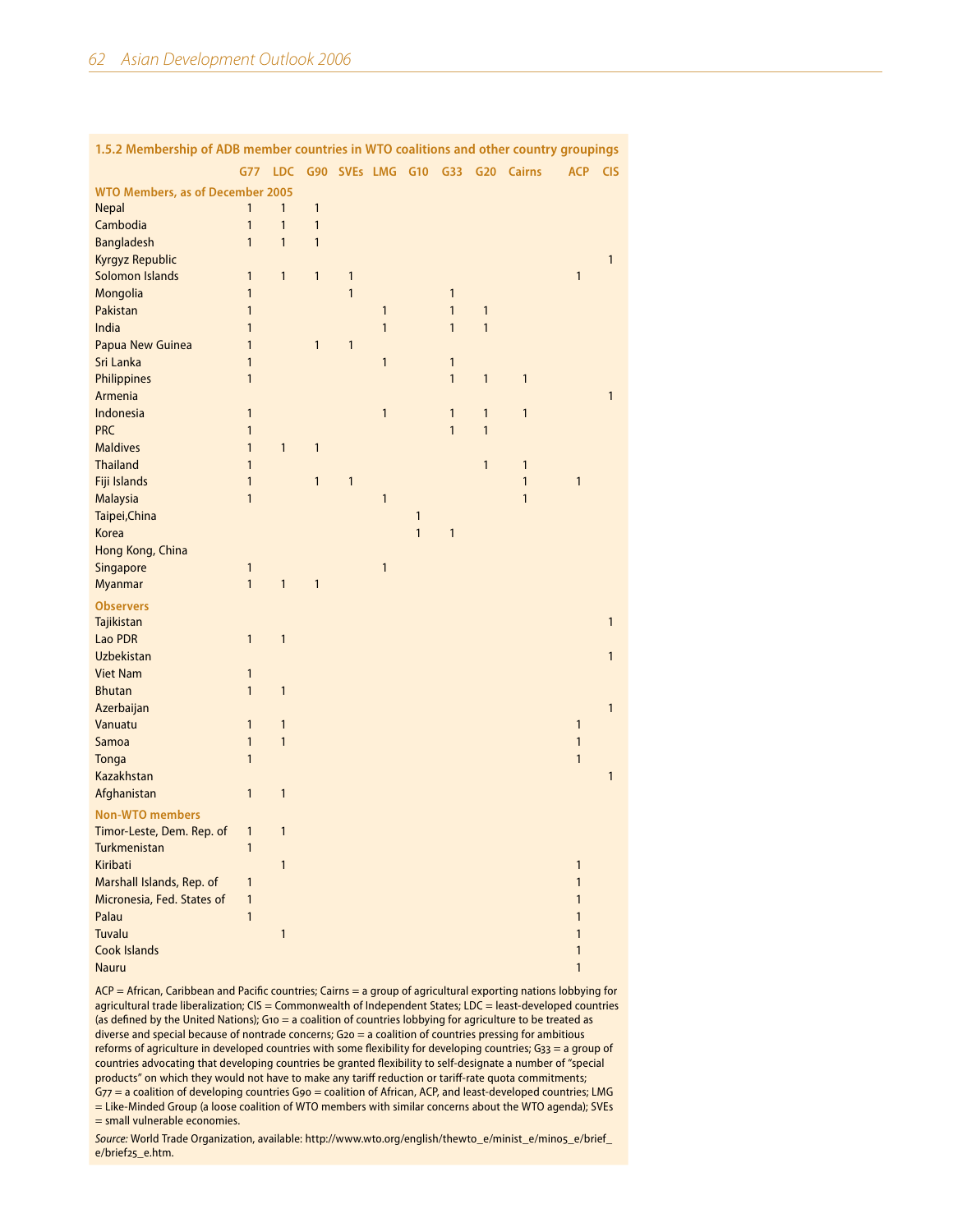by more than the smaller tariffs. By doing so, it enhances economic benefits from trade liberalization in two ways: it delivers higher welfare gains than in the case of, say, a straight-line approach,<sup>4</sup> and it may improve tariff revenues.<sup>5</sup> Moreover, from a political point of view, the Swiss formula tends to reduce domestic bickering regarding postliberalization tariffs between domestic vested interests because it does not change the *ranking* of the domestic protection by industry, though it does reduce differentials.

The tariff structures of 18 countries actively involved in the Doha negotiations are summarized in Table 1.5.3. As these countries together account for over three fourths of world GDP, a deal between them has the potential to trigger a successful outcome of the Doha Development Agenda. Table 1.5.3 is based on the detailed tariff rates available at the Harmonized System six-digit level (HS6) of disaggregation, usually including some 4,000 products. It differentiates "bound" tariff rates,<sup>6</sup> above which a country cannot raise its tariffs, from "applied" tariff rates, i.e., those that were in effect as of 2001. Negotiators focus on bound tariffs; to the extent that the bound tariffs exceed the applied tariffs, there is said to be "water" in the tariffs. Water in the tariffs is spread widely across WTO member states. This is problematic; if a formula has a country reduce its (bound) tariff to a level that is above the actual applied tariff, it will have no effect on trade.

Table 1.5.3 shows that the developed countries have little to offer in the NAMA negotiations, as their tariff structures are characterized by low bound and applied tariffs, with the exception of "mega-tariffs," i.e., products with tariffs of 20% or higher. The developed countries also tend to have far less water in their tariffs. Hence, it is clear that the developedcountry *negotiators* are keen to promote liberalization in NAMA (as "*demandeurs*," in WTO-speak) and certain developing countries' *negotiators* are less anxious to do so (as "*demandées*"). The compromise would have to be in the developed countries offering up more in agriculture, services, and certain aspects of "rules" (discussed below).

As previously noted, the compromise is an ironic one. Developing Asian countries resisting NAMA cuts have the most to gain from an ambitious Swiss formula, as liberalization would lead to greater welfare gains due to their higher levels of protection. Such a "sacrifice" is the economic equivalent of "crocodile tears." Still, negotiators view "concessions" as negotiating chips, which they hope will be successful in eliciting "sacrifices" from developed countries under agriculture. Successful negotiations lead to a "prisoner's delight" scenario in which all countries gain, though not due to the intentions of the negotiators (who tend to focus on the interests of producers alone).

In the 2004 July Package, negotiators agreed on "flexibility" provisions, with the intent to take into account the "special needs and interests of developing countries." A first provision refers to longer implementation periods; this approach is traditional in GATT/WTO negotiations and so is not particularly controversial. The two other provisions are much more complicated, that is: (i) the possibility of excluding a certain percentage of total import value from the formula cuts; and (ii) the possibility of excluding a certain percentage of tariff lines from the formula cuts. Critics stress that these two flexibility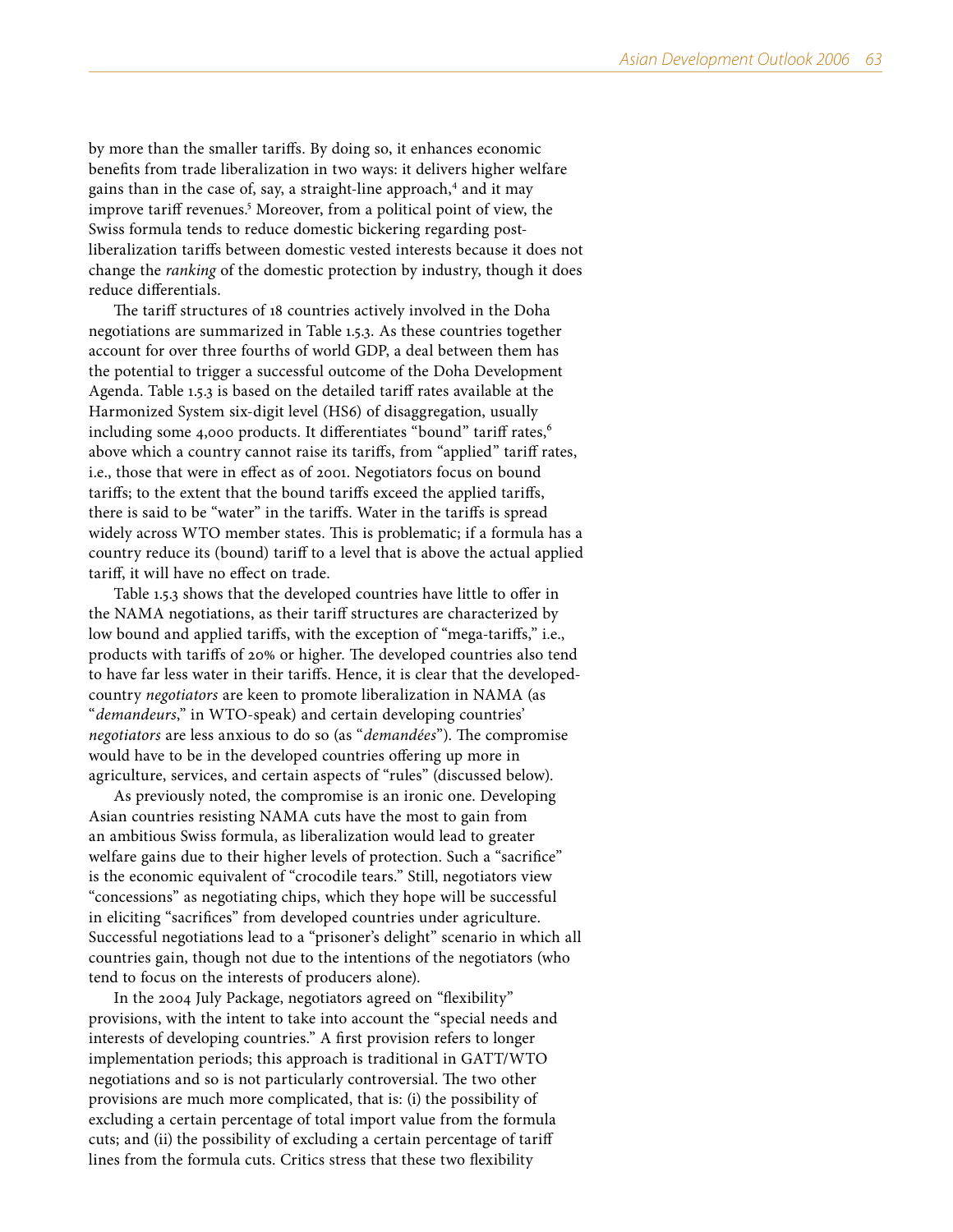#### **1.5.3 Uruguay Round tariffs, selected countries**

|                                    | <b>Total</b>      |                                            | <b>All tariffs</b> |                                  |                               | Mega tariffs (higher than 20%) |                         |                                     |                                | <b>Maximum tariffs</b>         |                                                         |                |  |
|------------------------------------|-------------------|--------------------------------------------|--------------------|----------------------------------|-------------------------------|--------------------------------|-------------------------|-------------------------------------|--------------------------------|--------------------------------|---------------------------------------------------------|----------------|--|
| number of<br>tariff lines<br>(HS6) | applied<br>tariff | Average Average Average<br>bound<br>tariff | tariff<br>water    | <b>Number of</b><br>tariff lines | Average<br>applied<br>tariffs | Average<br>bound<br>tariffs    | Average<br>tariff water | <b>Maximum</b><br>applied<br>tariff | <b>Maximum</b><br>bound tariff | <b>Maximum</b><br>tariff water | <b>Number of</b><br>prohibitive<br>tariffs <sup>a</sup> |                |  |
| <b>Industrial economies</b>        |                   |                                            |                    |                                  |                               |                                |                         |                                     |                                |                                |                                                         |                |  |
| Japan                              | 4,327             | 1.6                                        | 2.3                | 0.8                              | 16                            | 17.1                           | 23.8                    | 6.7                                 | 25.0                           | 28.5                           | 13.3                                                    | $\mathbf{0}$   |  |
| <b>US</b>                          | 4,428             | 2.6                                        | 3.4                | 0.8                              | 47                            | 20.7                           | 26.0                    | 5.3                                 | 33.1                           | 38.6                           | 21.3                                                    | $\Omega$       |  |
| <b>EU</b>                          | 4,441             | 3.9                                        | 4.0                | 0.0                              | 17                            | 23.1                           | 24.1                    | 1.0                                 | 42.8                           | 57.5                           | 14.7                                                    |                |  |
| Canada                             | 4,427             | 3.3                                        | 5.3                | 2.0                              | 25                            | 14.9                           | 21.3                    | 6.5                                 | 20.1                           | 25.0                           | 25.0                                                    | $\mathbf{0}$   |  |
| Australia                          | 3,911             | 3.5                                        | 11.0               | 7.4                              | 506                           | 13.7                           | 34.7                    | 21.0                                | 25.0                           | 55.0                           | 45.0                                                    | 101            |  |
| <b>New Zealand</b>                 | 4,095             | 3.1                                        | 11.1               | 8.0                              | 1,208                         | 8.2                            | 26.5                    | 18.3                                | 40.0                           | 45.0                           | 40.0                                                    | $\mathbf{0}$   |  |
| <b>Developing economies</b>        |                   |                                            |                    |                                  |                               |                                |                         |                                     |                                |                                |                                                         |                |  |
| <b>PRC</b>                         | 4,330             | 9.1                                        | 9.2                | 0.1                              | 286                           | 24.4                           | 24.6                    | 0.2                                 | 50                             | 50                             | 5.9                                                     | $\overline{3}$ |  |
| Korea                              | 4,347             | 6.7                                        | 10.2               | 3.5                              | 336                           | 13.2                           | 30.4                    | 17.3                                | 30.0                           | 36.8                           | 28.8                                                    | $\mathbf{0}$   |  |
| Singapore                          | 4,306             | 0.0                                        | 4.1                | 4.1                              | $\mathbf{0}$                  | n.a.                           | n.a.                    | n.a.                                | 0.0                            | 10.0                           | 10.0                                                    | $\overline{2}$ |  |
| Taipei, China                      | 4,266             | 4.5                                        | 4.7                | 0.2                              | 50                            | 25.4                           | 27.4                    | 1.9                                 | 40.0                           | 60.0                           | 22.5                                                    | $\mathbf{0}$   |  |
| <b>South Africa</b>                | 4,247             | 8.3                                        | 11.0               | 2.8                              | 1,082                         | 24.7                           | 29.1                    | 4.4                                 | 60.0                           | 60.0                           | 32.1                                                    | 72             |  |
| <b>Malaysia</b>                    | 4,247             | 8.6                                        | 11.2               | 2.6                              | 1,467                         | 21.4                           | 25.9                    | 4.5                                 | 215.6                          | 300.0                          | 100.2                                                   | 18             |  |
| Philippines                        | 4,053             | 9.2                                        | 16.7               | 7.4                              | 1,877                         | 13.9                           | 26.5                    | 12.6                                | 40.0                           | 50.0                           | 47.0                                                    | 127            |  |
| <b>Thailand</b>                    | 3,522             | 13.4                                       | 20.2               | 6.8                              | 2,247                         | 17.1                           | 27.0                    | 9.9                                 | 80.0                           | 80.0                           | 50.0                                                    | 24             |  |
| <b>Brazil</b>                      | 4,233             | 15.1                                       | 29.4               | 14.3                             | 3,768                         | 16.1                           | 31.4                    | 15.3                                | 35.0                           | 85.0                           | 72.5                                                    | $\overline{1}$ |  |
| Mexico                             | 4,374             | 17.2                                       | 34.8               | 17.6                             | 4,316                         | 17.4                           | 35.1                    | 17.8                                | 50.0                           | 50.0                           | 47.0                                                    | 76             |  |
| Indonesia                          | 4,229             | 8.3                                        | 35.0               | 26.6                             | 3,861                         | 8.7                            | 37.6                    | 28.9                                | 80.0                           | 125.0                          | 125.0                                                   | 21             |  |
| India                              | 3,736             | 33.9                                       | 37.0               | 3.1                              | 3,504                         | 35.9                           | 39.2                    | 3.2                                 | 52.0                           | 150.0                          | 108.0                                                   | 715            |  |
| <b>Least-developed countries</b>   |                   |                                            |                    |                                  |                               |                                |                         |                                     |                                |                                |                                                         |                |  |
| <b>Bangladesh</b>                  | 4,437             | 21.7                                       | 22.7               | 1.0                              | 2,391                         | 31.6                           | 33.4                    | 1.9                                 | 37.5                           | 200.0                          | 200.0                                                   | 62             |  |

<sup>a</sup> Defined as tariff rates higher than 50%; n.a. = not applicable. HS6 = Harmonized System six-digit level.

*Note:* Country classification is based on the Integrated Tariff Analysis System.

*Source:* Australian Government Productivity Commission, 2004, An Integrated Tariff Analysis System: Software and Database, Productivity Commission Staff Working Paper, available: [http://www.pc.gov.au/research/swp/itas/itas.pdf.](http://www.pc.gov.au/research/swp/itas/itas.pdf)

provisions could undermine the negotiating, economic, and political advantages of the Swiss formula.<sup>7</sup> It certainly would not be to the advantage of developing Asian countries.

Without a successful conclusion to NAMA talks, the Doha negotiations will not progress. Also, the ultimate substance of NAMA will be critical to the effectiveness of Doha and in setting the stage for future WTO negotiations. While NAMA needs to be ambitious in cutting tariffs, it is essential that it be symmetric in its applications. It could absolve the system of many of its past sins by creating a far more uniform tariff structure within and between countries. The structural adjustment that will result from such a process will make future WTO rounds that much easier. The Swiss formula approach offers an excellent opportunity to do this. However, a "flexible" compromise in which sectors are excluded could significantly reduce the potential gains from Doha, postpone once again liberalization in key sectors, and set another bad precedent for future rounds.

## **Agriculture**

Agriculture has traditionally been one of the most difficult sectors to liberalize, for reasons familiar to both developed and developing countries. In the main, this is due to various political and politicaleconomy-related issues. Politicians will often resist liberalization on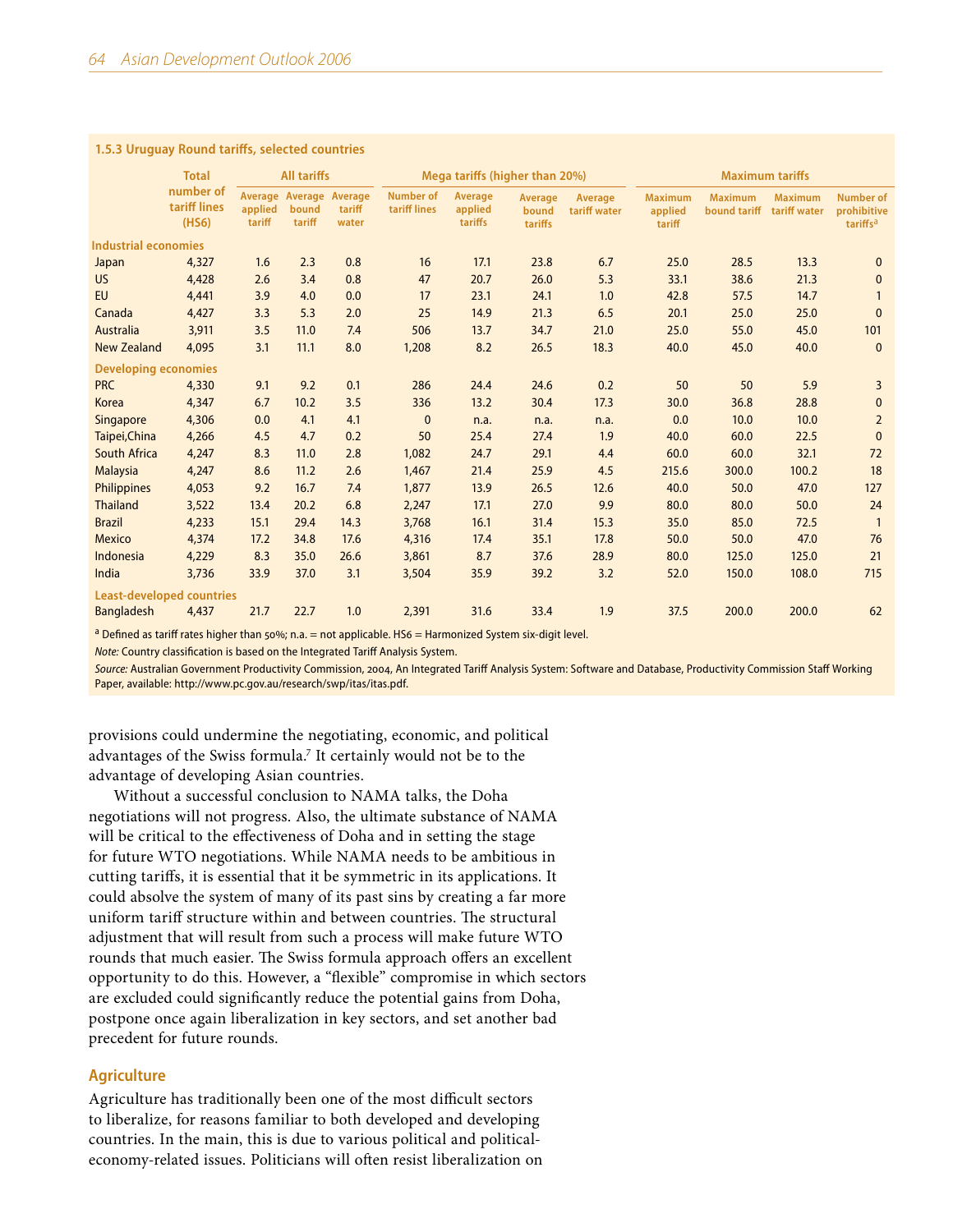the basis, among other things, of "food security," "national security," cultural preservation, the need to maintain a beautiful countryside (the "multifunctionality" of agriculture), and health-related issues. While some of these arguments may be legitimate in theory, in practice they tend not to be. Instead, they are often merely finely wrapped excuses hiding old-fashioned protectionism.

Farm lobbies are extremely strong in most developed countries, especially the EU, US, and Japan. It is an easy application of the political economy of protectionism (see, for example, Baldwin 1982); farmers tend to be geographically concentrated, have a well-defined producer interest, and can use politically popular slogans to mask the higher prices, fiscal cost, and other distortions created by agricultural protectionism. Less than 5% of the labor force is employed in agriculture in developed countries. Yet protection of this sector in the Organisation for Economic Co-operation and Development (OECD) costs over \$300 billion a year (a multiple of the value of development assistance, for example) and has often caused modest results in trade negotiations of all kinds. Disputes pertaining to trade in agriculture almost scuttled the Uruguay Round; it was in part responsible for the failure at Cancun in 2003, and experts who are skeptical about the future of Doha generally point to the powerful protectionist forces in this area.

The Uruguay Round was not particularly successful in liberalizing farm trade. Today, the level of agricultural protection in the OECD countries is still close to its level in 1986–1988, the reference years used by the Uruguay Round negotiators. Nevertheless, the Uruguay Round was instrumental in introducing the minimal level of transparency necessary to prepare for profound future changes in OECD agricultural markets.<sup>8</sup> In particular, it helped to place farm liberalization at the forefront of the Doha negotiations and reinforced the steady decline of OECD public support for a highly subsidized farm sector.

Moreover, the emergence of developing countries as key negotiators at Doha has also helped place agriculture at the top of the agenda. Net exporters of farm products with a long-term comparative advantage in agriculture, such as Brazil or Thailand, have been effective in applying and organizing pressure at Doha for agricultural liberalization. And many other developing countries have realized that they are at the stage where farm exports are essential to their development because their farm sector is large and labor intensive. Agriculture accounts for 40% of GDP, 35% of exports, and 50–70% of total employment in LDCs (12%, 15%, and 15–40%, respectively, in the other developing countries). Three quarters of the world's poorest people live in rural areas, with the proportion in LDCs as high as 90%. This being the Doha *Development* Agenda, agriculture must be part of a final package.

Farm negotiations in the Doha Round are taking place under three pillars: (i) rules on export subsidies; (ii) rules on domestic support; and (iii) tariff cuts. This structure is a source of difficulty in negotiation because the use of these instruments is asymmetrical. Most OECD countries use all three instruments, while developing countries protect their farm sector only behind tariffs. Negotiating on the combined effects of these instruments would be ideal, but is not technically possible.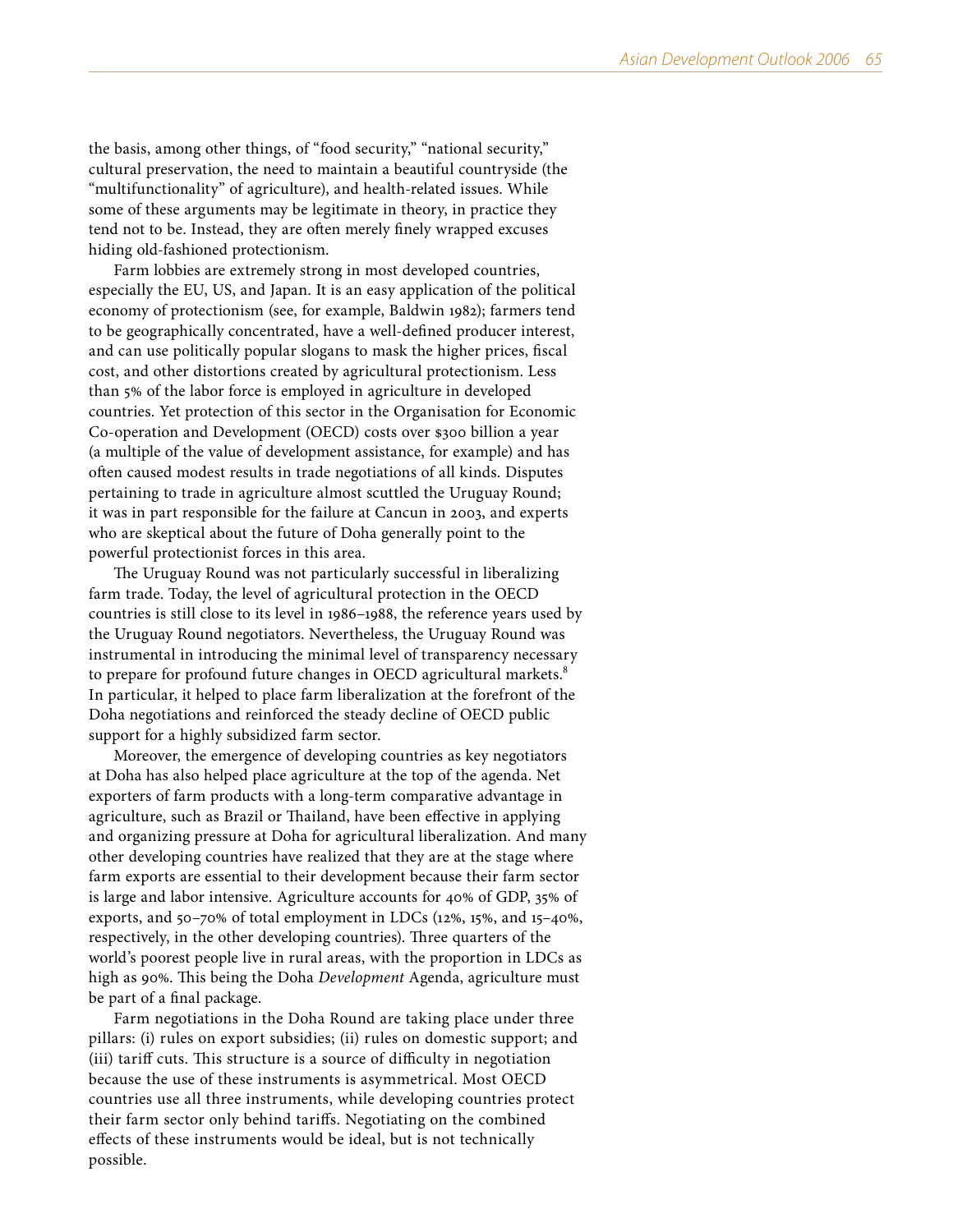## *Export subsidy elimination*

The Ministerial Meeting in Hong Kong, China confirmed the need to eliminate farm export subsidies by 2013 (2006 for cotton export subsidies). This decision has received considerable publicity, despite the fact that export subsidies only represent roughly 5–6% of total farm subsidies, and that it simply binds the reduction of export subsidies unilaterally undertaken by the EU since the late 1990s.<sup>9</sup> Nevertheless, economic calculations, e.g., Anderson and Martin (2006), have shown that eliminating export subsidies without cutting tariffs and domestic support will generate noticeable welfare losses in many of the developing countries that are net importers of subsidized farm products. These calculations have also consistently shown that the only way to (more than) counterbalance this negative impact is to reduce domestic support and tariff rates in order to boost world production.

In the export subsidies domain, the Hong Kong Ministerial Declaration may prepare for future WTO negotiations by expanding the definition of export subsidies to include the export subsidy elements of export credits, food aid, and state trading enterprises. These instruments are currently of marginal importance (Hoekman and Messerlin 2006); nevertheless, such disciplines are significant in inhibiting their intensive use in the future, perhaps to fill the void left by the elimination of existing export subsidies.

## *Domestic support*

Domestic support is an area where the OECD countries have de facto benefited from a "reverse" special and differential treatment (SDT) under the Uruguay Round. Whereas there is an outright legal prohibition against trade-distorting subsidies in manufacturing (and countries importing subsidized goods are allowed to impose countervailing duties), in agriculture domestic support is only disciplined by rules against highly distorting subsidies and practices. These tend to be extremely expensive, which explains to some extent why only developed countries tend to use them. The US and EU together represented over three fourths of global farm domestic support in the early 2000s (Anderson et al. 2006a).

Table 1.5.4 presents the reform proposals put forward by the EU, G20, and US at the Ministerial Meeting in Hong Kong, China, focusing on the two largest subsidizers, the EU and US. It shows that the proposed subsidy cuts (applied to Uruguay Round commitments) may look huge in percentage terms, but in effect they reflect a good deal of "water" in the subsidies. For instance, the EU has made a proposal, which is a mere binding at WTO of its already-completed reforms of the Common Agricultural Policy (CAP) undertaken since 2000 (Kutas 2006).

The EU approach in particular has been very much criticized for several reasons. First, there is a long WTO tradition (that the EU has always supported) that unilateral liberalization should not be credited as WTO concessions. Second, the EU proposal in farm tariff cuts is viewed as weak (see below) whereas its requests for tariff cuts in NAMA are substantial (see above). Last, but not least, the 2003 CAP reform did not really liberalize the EU farm sector. All other things being constant, the overall level of EU protection has decreased marginally from 57% to 56% after the 2003 reform (OECD 2004).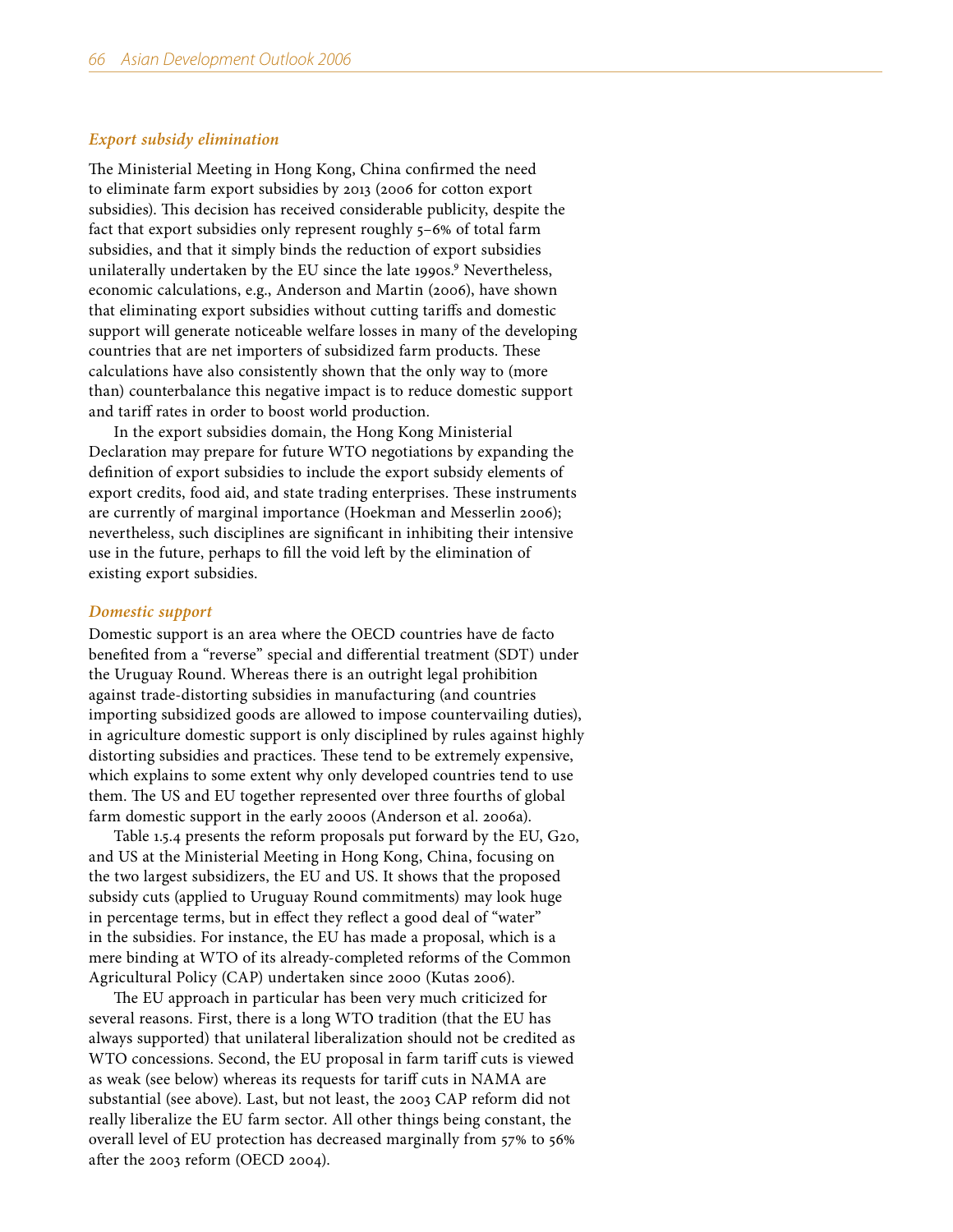|                                                                        | <b>Unit</b> | <b>US</b> | <b>EU</b> |
|------------------------------------------------------------------------|-------------|-----------|-----------|
| The Amber Box (the most trade-distorting subsidies)                    |             |           |           |
| <b>Uruguay Round commitments</b>                                       | \$ billion  | 19        | 89        |
| <b>Effective amounts in 2004</b>                                       | \$ billion  | 13        | 42        |
| Estimated amounts in 2006-2010 (EU CAP)                                | \$ billion  |           | 26        |
| Doha proposals                                                         |             |           |           |
| EU proposal                                                            | $%$ cut     | 60        | 70        |
| US proposal                                                            | $%$ cut     | 60        | 83        |
| G20 proposal                                                           | $%$ cut     | 70        | 80        |
| EU proposal                                                            | \$ billion  | 8         | 27        |
| US proposal                                                            | \$ billion  | 8         | 15        |
| G20 proposal                                                           | \$ billion  | 6         | 18        |
| Overall trade-distorting support (sum of AMS, de minimis and Blue Box) |             |           |           |
| <b>Uruguay Round commitments</b>                                       | \$ billion  | 55        | 149       |
| <b>Effective amounts in 2004</b>                                       | \$ billion  | 23        | 74        |
| Estimated amounts in 2006-2010 (EU CAP)                                | \$ billion  |           | 40        |
| Doha proposals in terms of subsidy cuts                                |             |           |           |
| EU proposal                                                            | $%$ cut     | 60        | 70        |

**1.5.4 Farm domestic support in the United States and European Union**

US proposal 35 75 G20 proposal 620 which is a set of the set of the set of the set of the set of the set of the set of the set of the set of the set of the set of the set of the set of the set of the set of the set of the set of the set of EU proposal and the set of the set of the set of the set of the set of the set of the set of the set of the set of the set of the set of the set of the set of the set of the set of the set of the set of the set of the set US proposal 37 G20 proposal 5 billion 14 30

 $-$  = not available; CAP = Common Agricultural Policy.

#### *Notes:*

Amber box—contains a list of subsidies that WTO members have agreed to reduce under the WTO agriculture negotiations.

Blue box—a category of domestic subsidies specific to the Agreement on Agriculture permitted only because thay are believed to distort trade less than amber box subsidies.

AMS—Aggregate Measure of Support. An index that measures the monetary value of the extent of government support to a sector.

De minimis—minimum threshold below which spending on domestic support does not need to be included in AMS classification.

*Sources:* EU, US, and G20 proposals at the Ministerial Meeting in Hong Kong, China; Penn 2005; Jales and Nassar 2006; Kutas 2006.

## *Tariff cuts and the "Big Bargain"*

Tariff cuts are crucial to agricultural liberalization because they are the best way to reduce and control subsidies, as lower tariffs make existing subsidies more visibly expensive.<sup>10</sup> Unfortunately, the ongoing Doha negotiations on farm tariff cuts face a much more complicated format than did the NAMA negotiations, with the risk they will reduce the level of ambition in farm liberalization, already fragile because of the political importance of the farm sector to almost every WTO member.

First, complicated modalities in farm negotiations flow from the fact that the proposals on tariff cuts for the Ministerial Meeting in Hong Kong, China have adopted a tiered format, with four ranges of tariffs, each range being subjected to a different percentage cut, as shown in Table 1.5.5. These proposals differ with respect to the figures defining the various ranges and percentage cuts. As a result, negotiators need to strike deals on the three thresholds defining the four tariff ranges, on the four percentage cuts for each range, and on the use and definition of a tariff cap. If there are different cuts for developed and developing countries (an almost certain situation), negotiators have to agree on 16 figures at least, which is no mean feat. The fact that "specific tariffs" (i.e., a tariff based on a fixed value and/or quantity, rather than a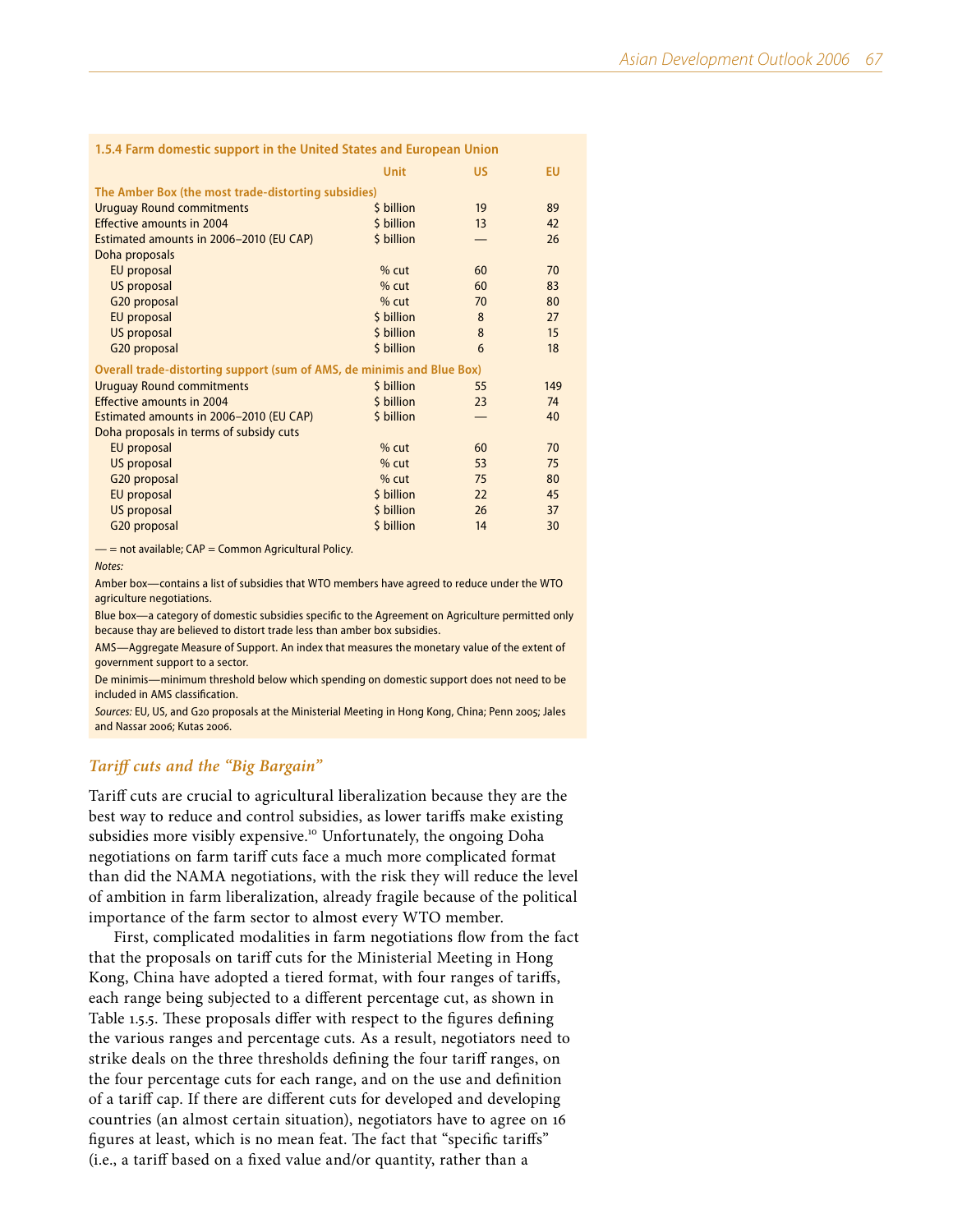| <b>Table 1.3.3 Tabled proposals on family cather cuts, 2003</b> |                                                  |     |                |                |                    |                |  |
|-----------------------------------------------------------------|--------------------------------------------------|-----|----------------|----------------|--------------------|----------------|--|
|                                                                 | <b>EU</b> proposal                               |     | G20 proposal   |                | <b>US proposal</b> |                |  |
|                                                                 | Definition of the Tariff cut (%)<br>tiers $(\%)$ |     | Definition (%) | Tariff cut (%) | Definition (%)     | Tariff cut (%) |  |
| Tariff cuts to be imposed on developed countries                |                                                  |     |                |                |                    |                |  |
| Highest tier                                                    | >90                                              | 60  | $>75$          | 75             | $>60$              | $85 - 90$      |  |
| <b>Medium high</b>                                              | $60 - 90$                                        | 50  | $50 - 75$      | 65             | $40 - 60$          | $75 - 85$      |  |
| <b>Medium</b> low                                               | $30 - 60$                                        | 45  | $20 - 50$      | 55             | $20 - 40$          | $65 - 75$      |  |
| Lowest tier                                                     | $0 - 30$                                         | 35  | $0 - 20$       | 45             | $0 - 20$           | $55 - 65$      |  |
| Tariff cuts to be imposed on developing countries               |                                                  |     |                |                |                    |                |  |
| <b>Highest band</b>                                             | >130                                             | 40  | >130           | 40             | $>60$              | a              |  |
| Medium high                                                     | $80 - 130$                                       | 35  | $80 - 130$     | 35             | $40 - 60$          | a              |  |
| <b>Medium</b> low                                               | $30 - 80$                                        | 30  | $30 - 80$      | 30             | $20 - 40$          | a              |  |
| Lowest band                                                     | $0 - 30$                                         | 25  | $30$           | 25             | $0 - 20$           | a              |  |
| <b>Other elements of tariff rates</b>                           |                                                  |     |                |                |                    |                |  |
| Cap tariff (developed countries)                                | n.a.                                             | 100 | n.a.           | 100            | n.a.               | 75             |  |
| Cap tariff (developing countries)                               | n.a.                                             | 150 | n.a.           | 150            | n.a.               | 100            |  |
| the common contract of the color between                        |                                                  |     |                |                |                    |                |  |

## **Table 1.5.5 Tabled proposals on farm tariff cuts, 2005**

 $n.a. = not applicable.$ 

a Reference to "slightly lesser reductions" without more precision.

*Source:* The EU, G20, and US proposals at the Ministerial Meeting in Hong Kong, China.

percentage-based "ad valorem" tariff, which are almost always applied in manufactures) exist on agricultural products complicates matters, as they would likely need to be converted to an ad valorem equivalent in order to be liberalized. This presents a problem in that the conversion can lead to greater protection.<sup>11</sup>

Such a difficult format for negotiators could prove counterproductive. Thus, there is a strong incentive to look for more simplified parameters for negotiations, keeping in mind that the Hong Kong Ministerial Declaration (paragraph 24) says: "[..] *we instruct our negotiators to ensure that there is a comparably high level of ambition in market access for Agriculture and NAMA.*" Importing the Swiss formula from NAMA to the farm negotiations seems a first condition to ensure a comparably high level of ambition by using the same instrument for tariff cuts in farm and NAMA negotiations. There is no extra cost for such a move; the Swiss formula requires that specific tariffs be transformed into ad valorem tariffs, but this exercise will be necessary anyway for the tiered proposals articulated at the Ministerial Meeting in Hong Kong, China. A Swiss formula approach would have the same advantages of transparency and symmetry as in the case of NAMA, to much greater effect given the greater divergence in tariff rates within and between countries in agriculture. It would also be instrumental in setting the stage for effective future WTO rounds and would reduce the "exceptionalist" mentality regarding agriculture that has always accompanied WTO negotiations. Finally, the Swiss formula opens the possibility of a clearer linkage between the NAMA and farm negotiations; that is, it opens the door to a transparent "Big Bargain" with trade in goods.

In sum, Doha negotiations particularly in the areas of domestic support and tariff cuts continue to be controversial, and the outcome is unclear. However, past experience has shown that developing countries in particular are placing a high priority on this area. An underestimation of the seriousness of developing countries in this regard was in evidence at the Cancun Ministerial Meeting, at which a compromise agreement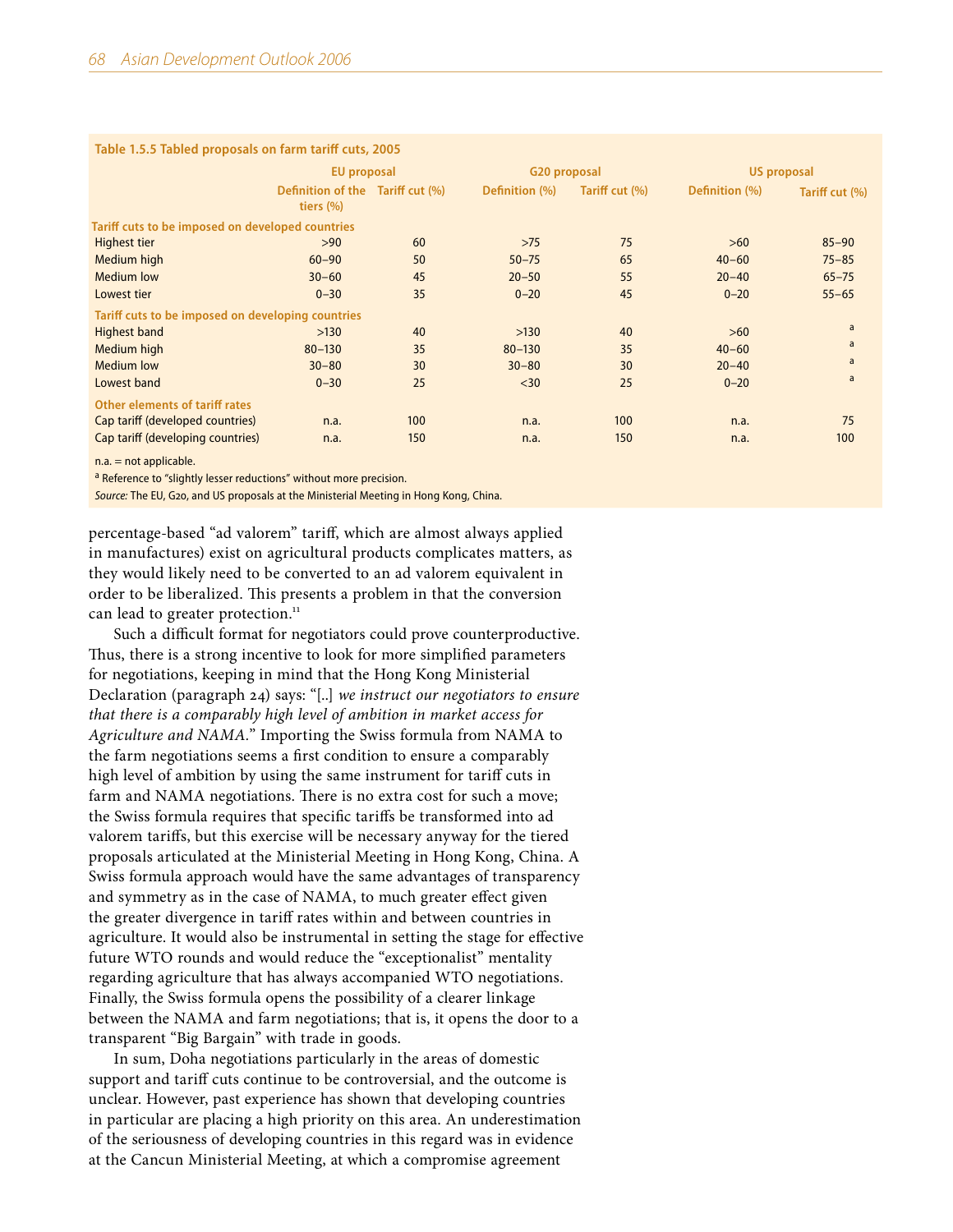between the EU and US in agriculture was rejected by developing countries (under the leadership of the G20). This should not happen again. These three areas of agriculture will also have to be an important part of a final Doha package.

Still, agriculture is complicated and faces strong resistance at the local level in developed and developing countries. As farm interests in the EU, for example, attempted to keep any commitments at the Ministerial Meeting in Hong Kong, China as modest as possible, Korean farmers also actively sought to influence their country's position. However, WTO has matured such that it needs to tackle trade in agriculture seriously, unlike in the past. Doha presents an opportunity to do this, that is, to treat agricultural trade more like trade in manufactures, in which tradedistorting subsidies are eliminated and tariffs are lowered and made more uniform. The adoption of the Swiss formula to agricultural tariffs would help to achieve this.

## **Trade in services**

Globally, services represent more than 50% of the GDP of any country, and more than 70% of many developed economies. International trade in services is becoming commensurately important; in 2003, it came to \$1.8 trillion, about one quarter the value of merchandise trade (WTO, *International Trade Statistics*, 2004, Table 1). Although data on barriers to trade in services are notoriously rare and often incomplete, in-depth studies on specific services sectors suggest that protection in this sector is much higher than is the case for trade in goods, suggesting that trade liberalization in services has significant potential for all WTO member states.

While services are not included in the Doha liberalization scenario reviewed below using ADB's General Equilibrium Model of Asian Trade (GEMAT), Francois et al. (2003) do estimate the potential gains from various scenarios of liberalization in services trade. Assuming a 50% reduction in their estimated barriers to trade in services and increasing returns to scale, they calculate a \$68 billion global gain, double that of a similar reduction in protection in manufactures and about one fourth more than in agricultural liberalization. Developing countries almost gain as much as the OECD countries, with the PRC and India accounting for over three fourths of this share. Clearly, the potential economic gains from services liberalization are high.

Nevertheless, negotiations under services have hitherto produced very little at Doha. As of July 2005, less than half of WTO's member countries had tabled proposals of any kind. Moreover, the content of these offers seems thin, especially in Mode 3 (commercial presence, see Box 1.5.3), which is of special interest to the industrial economies, and in Mode 4 (that is, trade in labor services), which is of special interest to some developing countries (for example, in Asia, Bangladesh, India, Pakistan, Philippines, and Sri Lanka).

A first reason for this deadlock is the negotiating process per se, which is complicated in part due to measurement problems. In trade in goods, negotiators balance the concessions granted to trading partners via tariff cuts at home with those they receive in return, a straightforward calculation. In services, it would make little sense to balance, say, the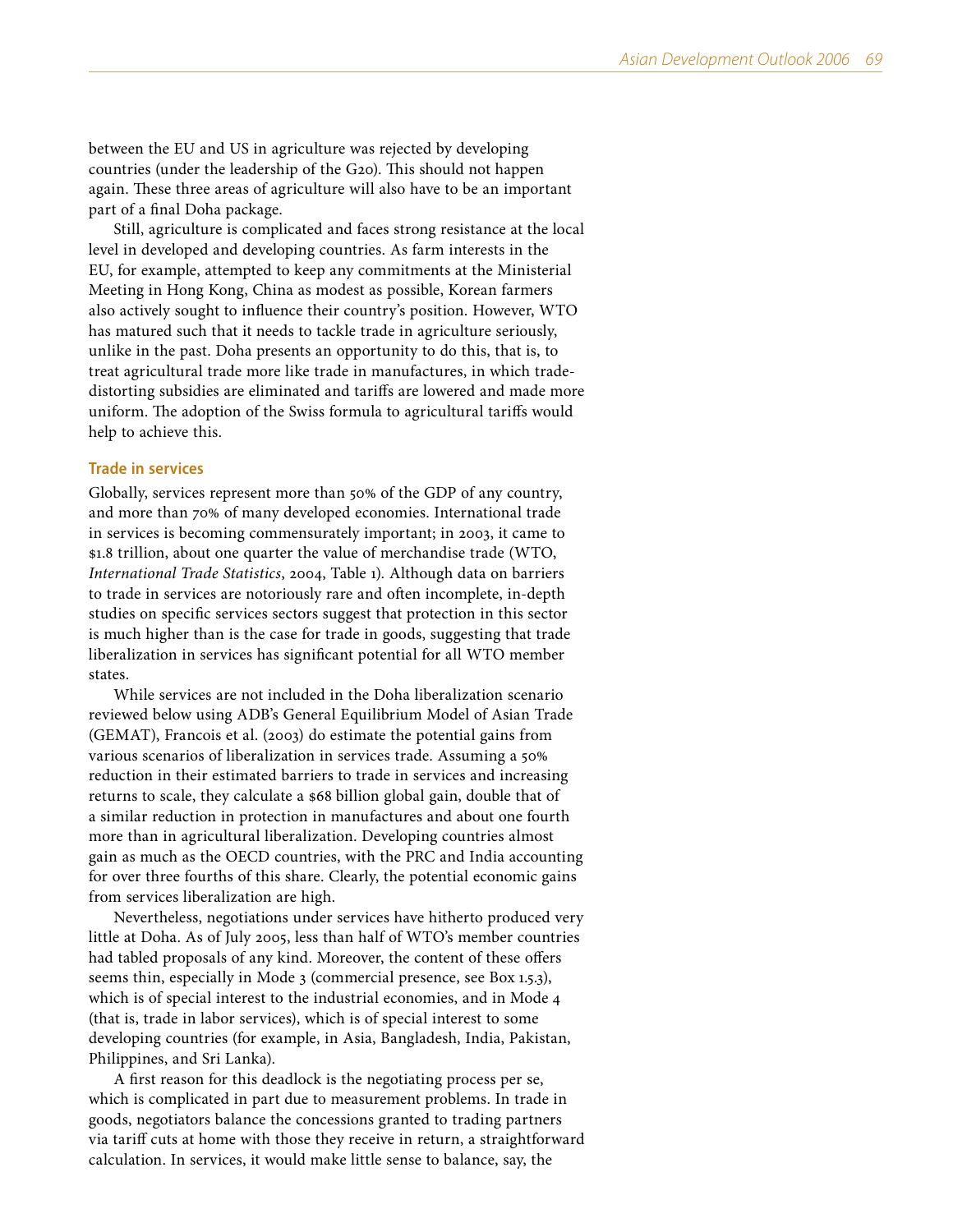## **1.5.3 The Four Modes of Services Liberalization**

The complicated and diverse nature of trade in services explains why liberalization in this sector can be far more difficult than trade in goods. Services can be high tech or low tech; inputs and/or final products; publicly provided or privately provided; and closely related to other areas, such as foreign direct investment (FDI) and immigration. Trade in goods internationally tends to be almost always privately provided, with strong GATT/WTO controls on state intervention, including the technical prohibition against state subsidies and constraints in the form of state-owned enterprises having to abide by market principles (GATT Article XVII). Many services areas, however, still include government involvement, and state prerogatives in certain areas are recognized by the General Agreement on Trade in Services (GATS). Moreover, trade in goods tends to be separate from FDI, though clearly there exist indirect links between trade and FDI. In the area of services, however, trade can be intricately linked to FDI; in some subsectors, trade in services is impossible without FDI.

The Organisation for Economic Co-operation and Development defines four "modes" of trade in services:

(1) cross-border supply, in which a company exports the service from its home country, e.g., by fax or email; (2) consumption abroad, in which the user of the service consumes it outside his/her home country, e.g., tourism; (3) commercial presence, in which a company directly supplies the service to foreign customers (this involves establishment of an affiliate abroad and constitutes over three fourths of all trade in services); and (4) presence of natural persons, in which the service-exporting country sends personnel abroad to supply services.

In the Doha Development Agenda, key areas of contention in trade in services relate to Mode 3 and Mode 4, which is no doubt why little has been offered. Mode 3 is a high priority for developed countries; in fact, after the "Singapore issues" were taken off the agenda after the 2003 Cancun Ministerial Meeting, Mode 3 is the main area in which facilitating FDI policies are being discussed. Liberalization in Mode 4 is an important priority for labor-exporting developing Asian countries, which are especially concerned about working visa policies and other immigration-related procedures in developed countries.

number of licenses granted to foreign insurance companies with the number of visas obtained for domestic nurses willing to work outside the country. Moreover, until the Ministerial Meeting in Hong Kong, China, negotiations were exclusively based on bilateral offers and requests, a cumbersome procedure that complicates the negotiations. So does the fact that substantial services liberalization can require behind-the-border changes (e.g., changing a law or bureaucratic regulations).

To simplify things, services negotiations under WTO in the past have focused on national treatment, that is, on the elimination of measures that discriminate against foreign service providers. Such an approach allows regulatory flexibility, but this comes at a price: there is no "forced" regulatory efficiency. The failure of countries to adopt "best practices" in this regard has been estimated to be high (OECD 2005, Estevão 2005). In order to allow for deeper integration in the services context, the Ministerial Meeting in Hong Kong, China decided that countries could pursue services negotiations on a "plurilateral," rather than the usual bilateral, basis. That is, more than two countries can negotiate a liberalization package in a certain sector, a result which would be extended on a most-favored-nation basis.<sup>12</sup>

Although there could be some breakthroughs in the less controversial areas, the paucity of proposals on services thus far does not bode well for a breakthrough in this area. Nevertheless, it is an increasingly important sector with great potential. A successful conclusion to the Doha negotiations would also likely produce a strong commitment to focus on services in future rounds of multilateral negotiations.

#### **Rules**

The Doha discussions on "rules" focus on several issues; for developing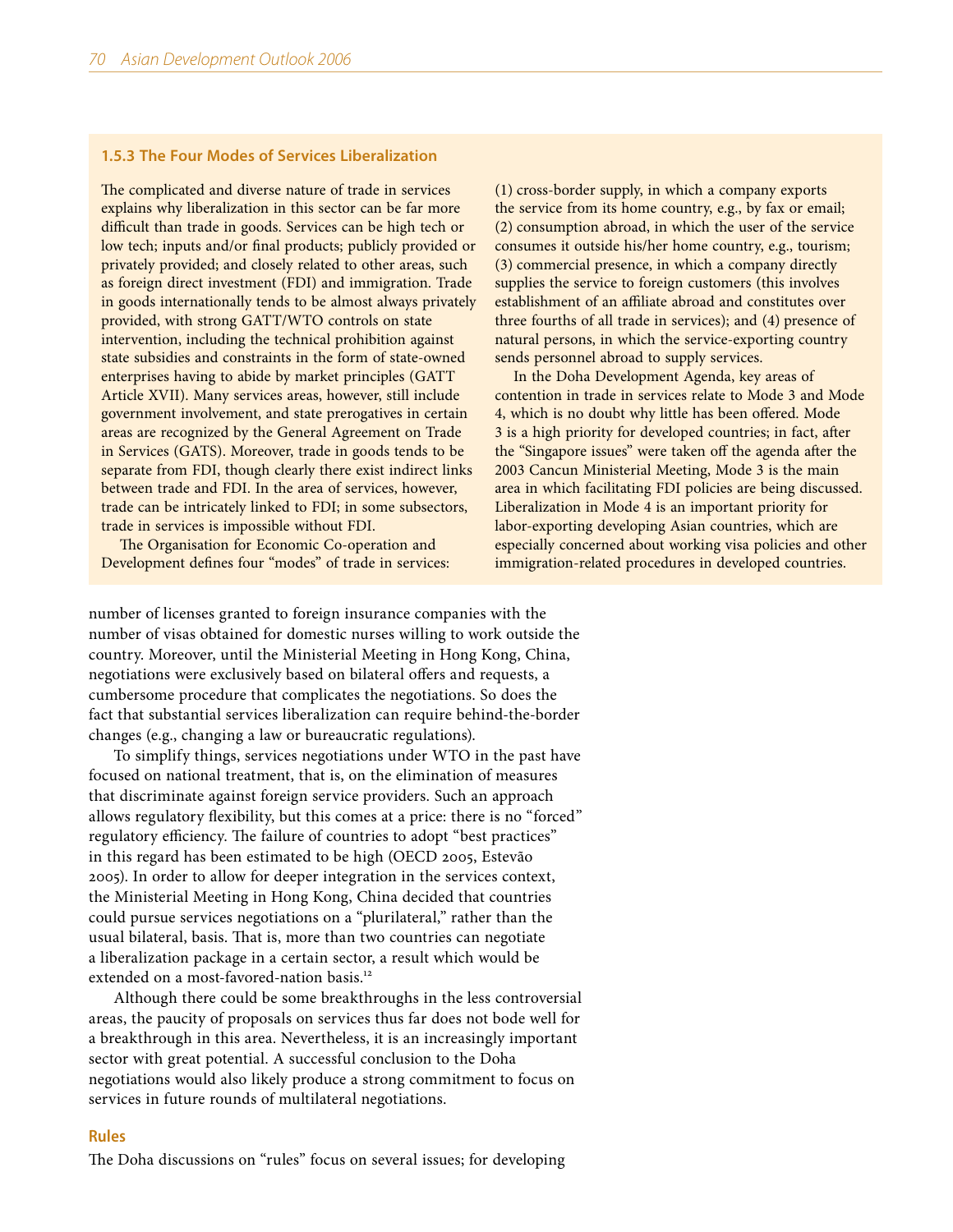Asia (and other developing regions) it is argued that the most important areas relate to contingent protection (antidumping and countervailing duties) and regional trading agreements. (Aid for trade, including trade facilitation, is handled in the next subsection.)

During the last decade, WTO has been unable to monitor effectively the use of nontariff barriers (NTBs). The success of the Uruguay Round to eradicate "gray measures" (such as quotas and voluntary export restraints) has been somewhat diminished by the increased use of contingent protection, especially antidumping measures. Hitherto there has been no major systematic effort by WTO to delineate and quantify major NTBs imposed by WTO member states. Table 1.5.6 provides an illustration of the use of antidumping duties and other NTBs gleaned from recent trade policy reviews<sup>13</sup> of selected WTO members. It suggests that the NTB problem continues to be important.

Doha discussions on reforms addressing antidumping and countervailing duty procedures have not yet reached the negotiating stage, but such topics tend to be handled in the final negotiating phase.

Contingent protection could represent a growing threat to open trade. While, technically, antidumping measures and countervailing duties are justifiable in certain cases, in practice they have been used as a protectionist tool, all the more problematic because applications are

## **1.5.6 WTO notifications of nontariff barriers, selected economies**

|                                  | <b>Year of</b>  |                               | <b>Export</b>                | State-         |                                   |                                 |                        |                   |                               |                                 |
|----------------------------------|-----------------|-------------------------------|------------------------------|----------------|-----------------------------------|---------------------------------|------------------------|-------------------|-------------------------------|---------------------------------|
|                                  | trade<br>policy | <b>Import</b><br>prohibition, | <b>Contingent protection</b> |                |                                   | <b>Technical</b><br>barriers to | Sanitary,<br>phytosan. | <b>Government</b> | prohibition.<br>restrictions, | owned<br>enterprises            |
|                                  | review          | restrictions                  | <b>Safeguard</b>             |                | <b>Antidumping Countervailing</b> | trade                           | measures               | procurement       | licensing                     |                                 |
| <b>Industrial economies</b>      |                 |                               |                              |                |                                   |                                 |                        |                   |                               |                                 |
| Japan                            | 2004            | Low                           | Yes                          | $\mathbf{0}$   | $\mathbf{0}$                      | Low                             | Low                    | Low               | Low                           | Low                             |
| US.                              | 2003            |                               | Yes                          | 85             | 23                                | High                            | High                   | <b>High</b>       | High                          | Low                             |
| <b>EU</b>                        | 2004            | High                          | Yes                          | 156            | 18                                | High                            | High                   | <b>High</b>       | Average                       | Low                             |
| Canada                           | 2003            |                               | <b>No</b>                    | 43             | 10                                | High                            | Low                    | High              | High                          | High                            |
| Australia                        | 2002            | Low                           | <b>No</b>                    | 19             | 5                                 | High                            | High                   | High              | Average                       | $\hspace{0.1mm}-\hspace{0.1mm}$ |
| <b>New Zealand</b>               | 2003            | Low                           | Yes                          | $\mathbf{0}$   | $\mathbf{0}$                      | High                            | Low                    | Low               | Low                           | High                            |
| <b>Developing economies</b>      |                 |                               |                              |                |                                   |                                 |                        |                   |                               |                                 |
| Korea                            | 2004            | Low                           | Yes                          | 21             | $\mathbf 0$                       | Low                             | High                   | Average           | Low                           | High                            |
| South Africa                     | 1998            | High                          | <b>No</b>                    | 35             | $\mathbf 0$                       | Low                             | Low                    | High              | High                          | Low                             |
| <b>Malaysia</b>                  | 2005            | Low                           | <b>No</b>                    | 12             | 0                                 | High                            | Low                    | Low               | Low                           | Low                             |
| Singapore                        | 2004            | Low                           | <b>No</b>                    | 0              | $\mathbf{0}$                      | Low                             | High                   | Low               | Low                           | High                            |
| Philippines                      | 2005            | High                          | Yes                          | 5              | 0                                 | Low                             | Low                    | Low               | Low                           | Low                             |
| <b>Thailand</b>                  | 2003            | Low                           | <b>No</b>                    | 26             | $\mathbf{0}$                      | Low                             | Low                    | Low               | Low                           | Low                             |
| <b>Brazil</b>                    | 2004            | High                          | Yes                          | 48             | 6                                 | High                            | High                   | Low               | Average                       | High                            |
| <b>Mexico</b>                    | 2002            | Low                           | <b>No</b>                    | 90             |                                   | High                            | Low                    | Low               | Low                           | Low                             |
| Indonesia                        | 2003            | Low                           | <b>No</b>                    | $\overline{7}$ | 0                                 | Low                             | Average                | Low               | Average                       | Low                             |
| India                            | 2002            | <b>High</b>                   | Yes                          | 131            | $\mathbf{0}$                      | Low                             | Low                    | Low               | Low                           | High                            |
| <b>Least-developed countries</b> |                 |                               |                              |                |                                   |                                 |                        |                   |                               |                                 |
| <b>Bangladesh</b>                | 2000            | High                          | <b>No</b>                    | $\mathbf{0}$   | $\mathbf{0}$                      | Low                             | Low                    | Low               | Average                       | Low                             |

*Notes:*

Country classification is based on the Integrated Tariff Analysis System.

 $-$  = no pages devoted to the particular NTB; Low = below average number of pages devoted to the particular NTB; High = above average number of pages devoted to the particular NTB; Average = equal to the average number of pages devoted to the particular NTB; Yes/No = has/has not applied safeguard measures.

For Singapore and Malaysia, state-owned enterprises refer to government-linked companies; for the columns referring to antidumping and countervailing measures, the figures refer to the number of measures in force.

*Source:* Trade Policy Reviews (various issues), available: [www.wto.org/english/tratop\\_e/tpr\\_e/tpr\\_e.htm](www.wto.org/english/tratop_e/tpr_e/tpr_e.htm).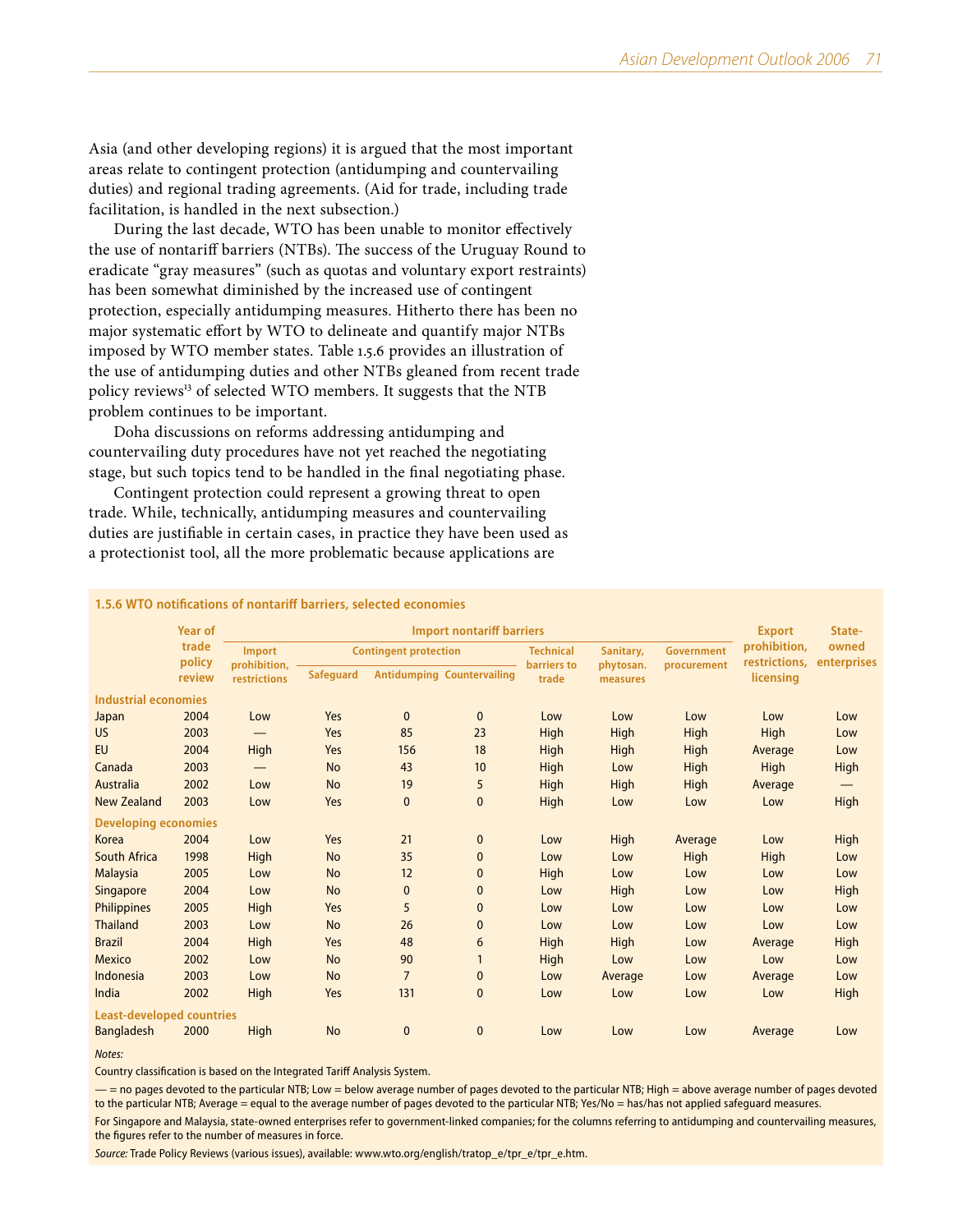firm- or country-specific. Enforcement of rules governing contingent protection has also been relatively lax. Hence, discussions regarding the need to make contingent protection more transparent and symmetric between countries will likely become a significant issue at Doha, though it is not clear exactly what will be put forward. Still, the regulatory nature of this area, as well as the increasing use of contingent protection even by developing countries, will render progress difficult. Little progress is expected in this regard outside clarification of rules, as was basically the case during the Uruguay Round.

As is noted at length in Part 3, the trend toward the creation of preferential trade agreements (e.g., free trade areas or customs unions) has become increasingly important in driving international commercial policy over the past 10 years. By their very nature, these agreements discriminate in favor of partner countries, to the disadvantage of nonpartners. This is a violation of the heart and spirit of the GATT/ WTO, i.e., most-favored-nation treatment, enshrined in Article I. However, Article XXIV allows for preferential trade agreements, provided that they meet certain general criteria. In GATT's early years, preferential trade agreements were relatively few in number. As of March 2006, however, almost 200 such agreements had been reported to WTO, double that of just a decade earlier. Many more are in the works; the vast majority of developing Asian countries are party to such agreements.

Recognizing that this trend poses an important challenge to nondiscrimination, WTO members have been discussing the need to revamp the organization's policies toward regionalism. The 1994 Understanding on the Interpretation of Article XXIV of GATT was an attempt to enhance the compatibility of regionalism with multilateralism at a time when the trend was beginning to grow, but it did little to clarify the issues. Under the Doha Development Agenda, further revisions of interpretations of Article XXIV were to be part of its "single undertaking." But little was accomplished at the Ministerial Meeting in Hong Kong, China in this regard, except a commitment to improve the transparency of free trade areas and encouragement to negotiators to arrive at "appropriate outcomes" by the end of 2006.

Because the global trend toward bilateralism and regionalism is new and just about all WTO member countries are involved, it is unlikely that substantial progress will be made in this area at Doha, outside of some minor points on definitions and transparency. However, the problems that are being created by this trend—such as inevitable trade and investment diversion, "noodle bowl " (or "spaghetti bowl") issues, and the clear threat to the multilateral system—will become evident in time, and the threat to the multilateral system will be taken more seriously. This will no doubt be a key area of discussion in subsequent rounds, if not sooner.

### **Special and differential treatment and aid for trade**

The 6 years between the ministerial meetings held in Seattle and Hong Kong, China witnessed an intense debate on whether and how developing countries should be granted special and differential treatment (SDT). Importantly, at the Ministerial Meeting in Hong Kong, China developed countries agreed to end tariffs and quotas on 97% of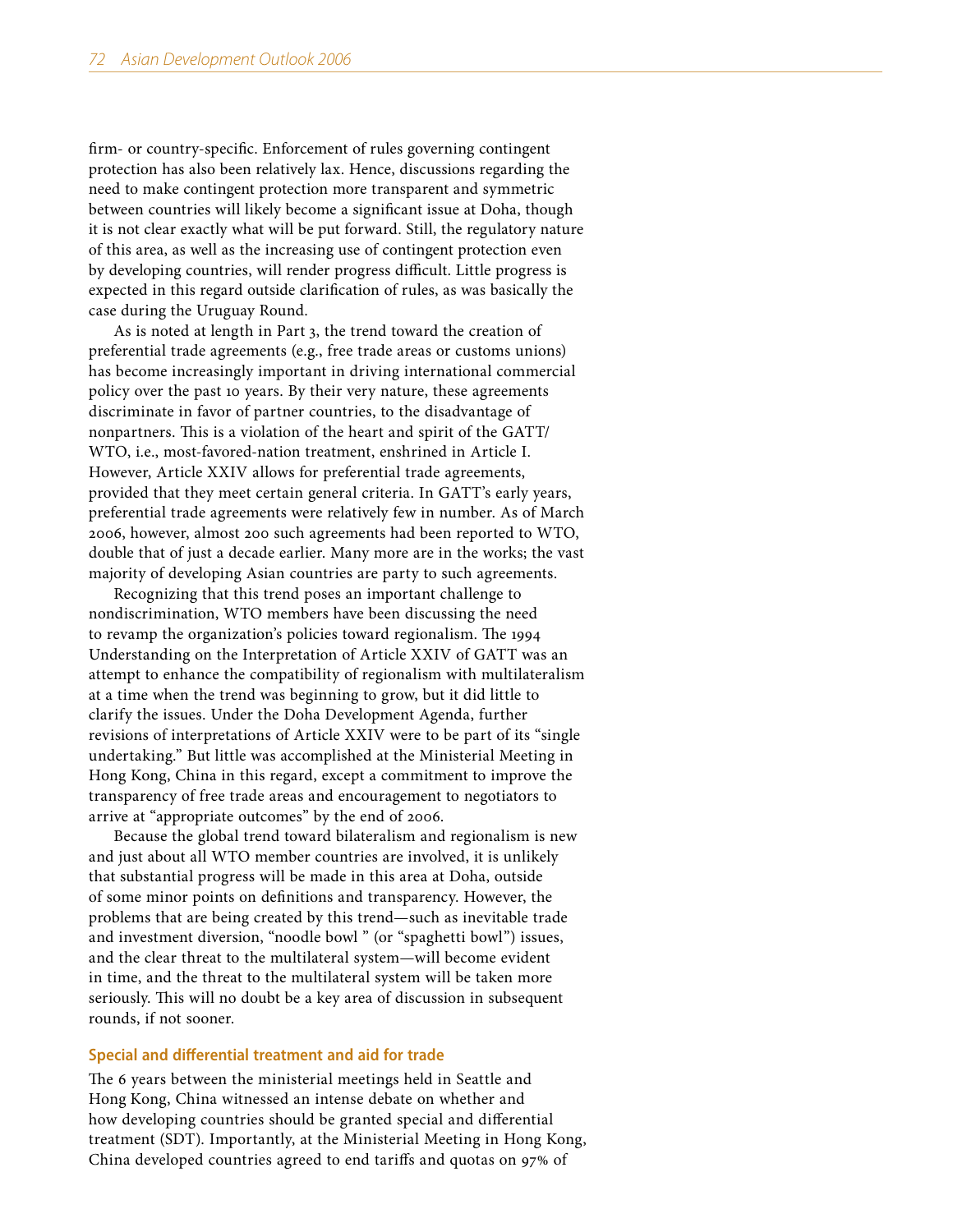the tariff lines exported by the LDCs by 2008. This was hailed as an important success. However, it has been criticized as not being extensive enough.<sup>14</sup>

To begin, it should be noted that the pursuit of SDT has often been counterproductive for developing countries. As noted above, countries tend to gain most from their own liberalization, and the quest for exclusions, drawn-out timetables for the implementation of reform, and lack of active participation in global trade talks (meaning that protection remains relatively high in LDCs) have postponed or even stifled liberalization. The possibility of a "round for free" was discussed earlier in the Doha talks, ostensibly suggesting that LDCs should be exempt from everything at Doha. This approach, though well meaning, would have been highly detrimental to LDC development, as it would have precluded the need for domestic reform and restructuring. Moreover, active participation ensures that the issues they really care about will be addressed. Some aspects of SDT can be useful, but in no way should it serve to exclude LDCs and developing countries more generally from being true partners in the global trading system.

Since the 1970s, SDT has been mostly delivered through preferential (low or zero) tariffs granted to a limited number of developing countries defined on an ad hoc basis by developed countries (on an individual basis). However, the value of SDT preferences has been falling over time. For example, beneficiaries are currently suffering from "preference erosion" and associated adjustment costs. During the last decade, the differences between the most-favored-nation tariff rates and the preferential tariff rates have been reduced by a long series of trade agreements, under the GATT/WTO and in regional trade agreements.

"Aid for trade" has become a buzzword in the Doha negotiations, and as a result, deserves to be defined with some precision. The preference erosion issue, for example, is often included under the aid for trade heading. What follows limits aid for trade to issues increasingly related to governance in general (and not necessarily to trade directly).

First, aid for trade can be linked to "trade facilitation," that is, to the activities undertaken by customs and logistics procedures, e.g., improving the movement, release, and clearance of goods, including goods in transit. The Doha Development Agenda has a program of negotiations on trade facilitation intended to buttress developing-country capacity to implement trade liberalization and structural change in general. A particularly important aspect of this program relates to transit conditions (for example, fees, delays, and transparency), which is of prime importance to landlocked countries.

Second, as the above definition of trade facilitation is quite narrow (it covers only public governance at the borders), this approach could potentially be extended to all activities involved in the international movement of goods and services, such as building the corresponding infrastructure (ports, roads, and other transport facilities), or operating trade-related services (mail and parcels, telecoms, specialized legal and insurance services, storage, and the like). This "trade facilitation plus" concept is very close to services negotiations since de facto it relies on a cluster of services on which developing countries need to focus in order to reap effectively gains from trade liberalization.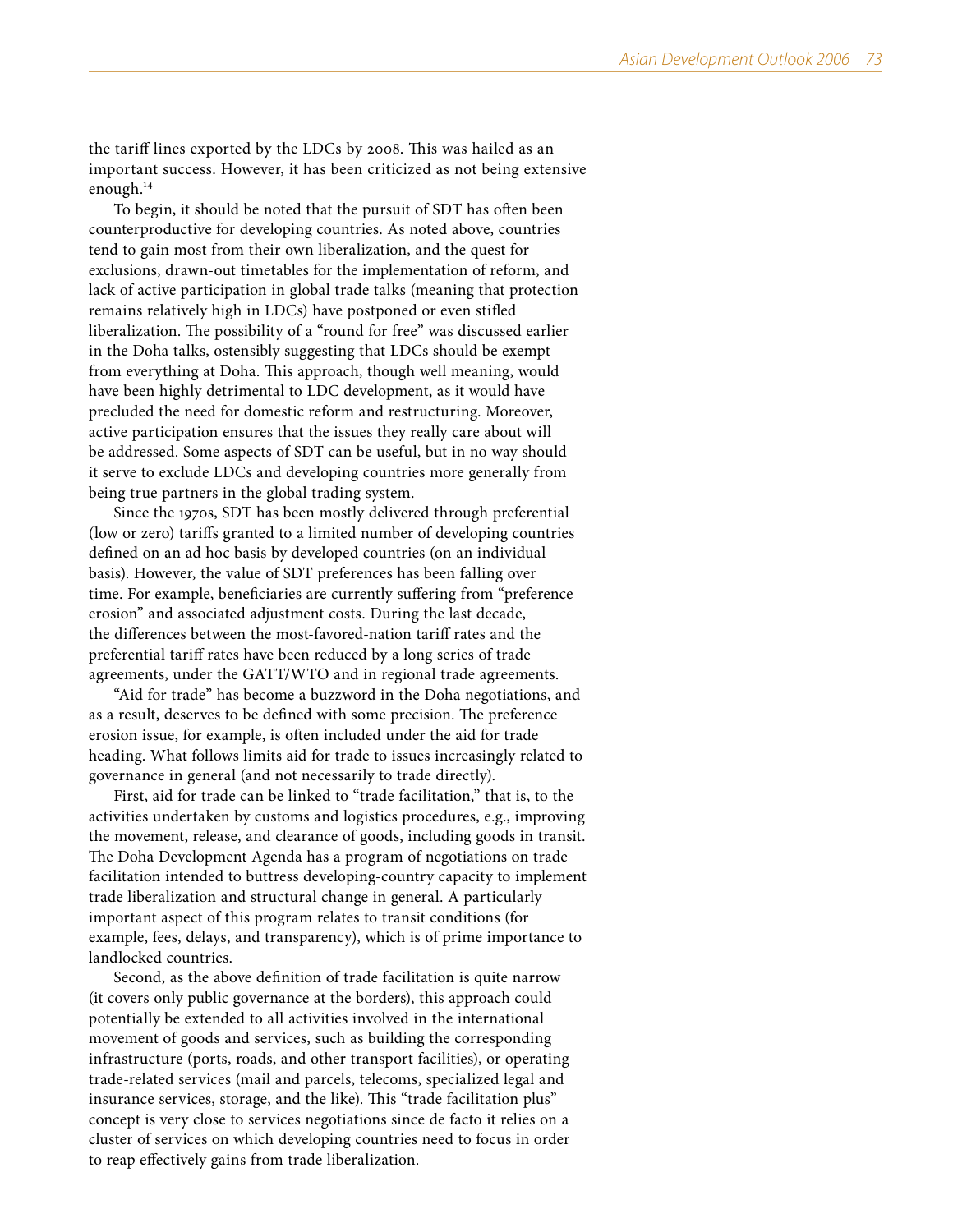# **Gauging the gains of Doha trade liberalization for the region**

Viewed from a historical perspective, global free trade would appear an idealistic goal. As noted above, negotiations in the Doha Development Agenda have focused on a more modest agenda. To conjecture about the outcome in Doha, this section examines the economic impact in the context of a model that brings Asia into sharper relief. This exercise is conducted using an Asia- and trade-focused general equilibrium model (GEMAT), described more fully in Part 3.

Since the parameters (and, indeed, likelihood) of an agreement at Doha remains uncertain, the simulations adopt the ambitious assumptions about Doha outcomes that have been made by Anderson et al. (2006b) (Box 1.5.4). While a successful Doha package could spur further multilateral liberalization initiatives, these are not considered here.

Under the "Deep Doha" scenario, world income rises by \$155.2 billion in 2025, measured in 2001 prices (Table 1.5.7). However, liberalization benefits developing Asia disproportionately. Around 70% of the estimated gains from Deep Doha accrue to Asia (including Japan). Box 1.5.5 compares ADB current estimates with those of earlier World Bank studies. Caveats about these exercises and their estimates are set out in Part 3. Importantly, as is further discussed in Part 3, the absolute values of these estimates tend to have a strong downward bias, and, of course, are a function of the assumptions and parameters underlying the model. Hence, the absolute values are arguably less important than the *rank ordering* of the results and the *relative* magnitudes.

As Table 1.5.7 shows, the estimated gains from Doha are not evenly distributed either globally or within Asia. The disproportionately large gains accruing to Asia follow from Asia's openness and larger initial trade shares, as well as the assumption of a significant reduction in Asian import protection, especially in agriculture. Japan and Korea, which are large economies in absolute size, capture the bulk of the gains. Relative to income, Korea and Thailand gain most. Korea benefits significantly from a sharp reduction in its own agricultural tariffs as well as from growing export opportunities in the PRC. Thailand benefits as its agricultural exports are boosted by reduced distortions in the global agricultural trading system.

Although Deep Doha is a positive sum game, there are prospective losers as well as winners. In Asia, Bangladesh and Viet Nam would appear to face the prospect of income losses. And Deep Doha would appear to offer no benefits to the Philippines and few to the PRC. As the possibility of prospective losses may impede or slow multilateral liberalization initiatives, it is important to look behind these results.

An important aspect of the Doha negotiations, reflected in this scenario, is that negotiations are about reductions in members' legally bound tariffs, not the actual tariffs that they apply. Therefore, where there is water in the tariffs, nominal reductions in bound tariffs may mean little or no reduction in actual levels. In the Deep Doha scenario assumptions presented here, this is the case for both Bangladesh and the Philippines. An important result from standard economic theory is that liberalization

**1.5.7 Welfare gains from Deep Doha (change compared to baseline in 2025)**

|                                     | <b>Real</b> | Real                    |
|-------------------------------------|-------------|-------------------------|
|                                     | income      | income                  |
|                                     |             | (\$ billion) (% of GDP) |
| Japan                               | 21.26       | 0.33                    |
| China, People's Rep. of             | 11.57       | 0.21                    |
| Korea                               | 36.76       | 3.49                    |
| Hong Kong, China                    | 4.90        | 1.19                    |
| Taipei, China                       | 5.32        | 0.79                    |
| Indonesia                           | 2.98        | 0.57                    |
| <b>Malaysia</b>                     | 3.20        | 1.09                    |
| Philippines                         | 0.22        | 0.09                    |
| Singapore                           | 3.47        | 1.67                    |
| <b>Thailand</b>                     | 8.47        | 2.14                    |
| <b>Viet Nam</b>                     | $-0.79$     | $-0.58$                 |
| <b>Bangladesh</b>                   | $-0.03$     | $-0.02$                 |
| India                               | 12.50       | 0.67                    |
| Sri Lanka                           | 0.24        | 0.54                    |
| <b>Developing Asia</b>              | 88.81       | 0.76                    |
| Asia including Japan                | 110.07      | 0.61                    |
| <b>United States</b>                | 8.13        | 0.04                    |
| Europe 19                           | 32.56       | 0.24                    |
| Australia and<br><b>New Zealand</b> | 3.43        | 0.38                    |
| Latin America                       | 2.15        | 0.05                    |
| Rest of the world                   | $-1.13$     | $-0.02$                 |
| <b>World Total</b>                  | 155.20      | 0.24                    |

*Note*: Europe 19 comprises 15 countries of the EU plus Iceland, Liechtenstein, Norway, and Switzerland.

*Source:* Staff estimates.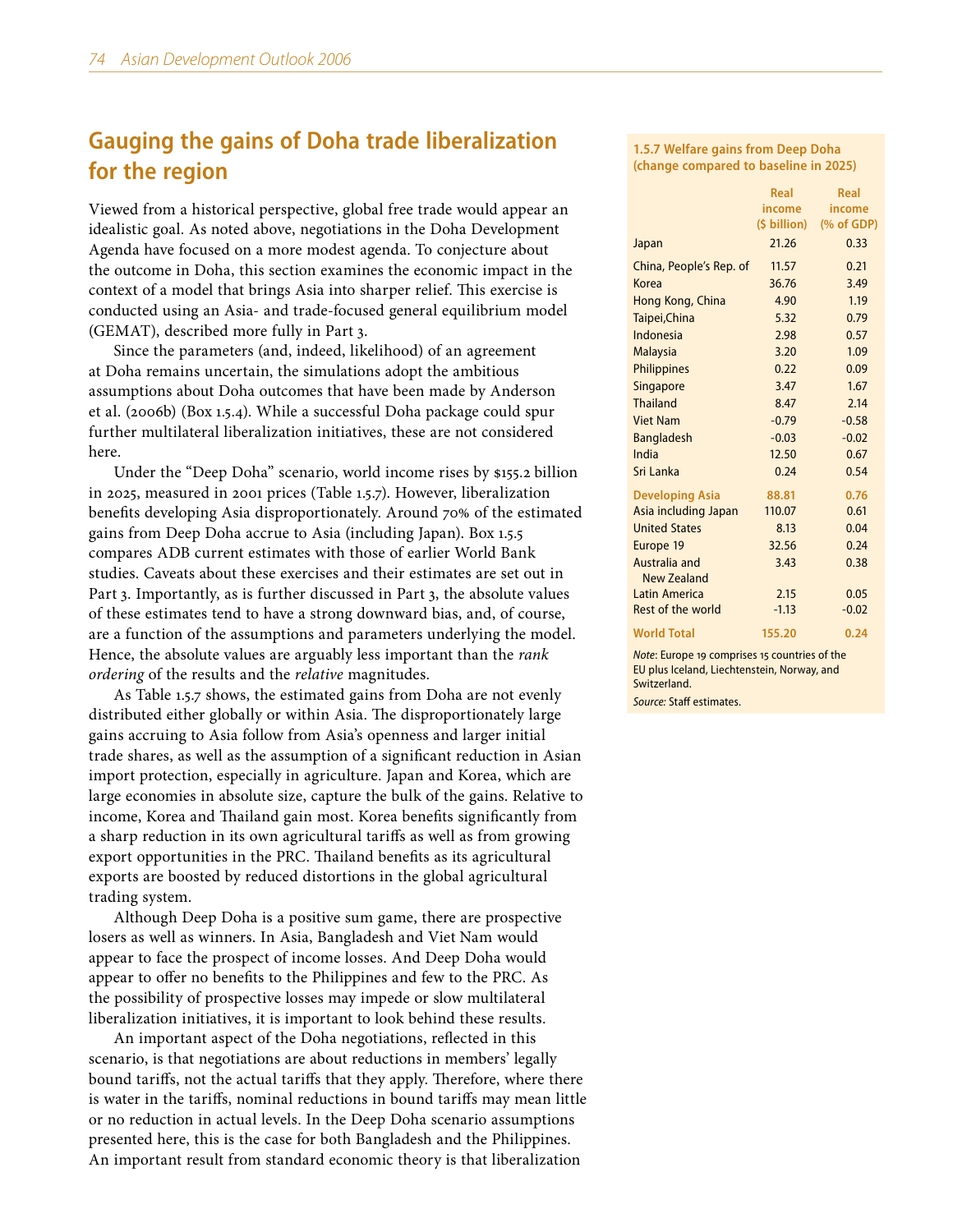## **1.5.4 Various Doha scenarios**

*Deep Doha.* This is essentially scenario 5 in Anderson et al.  $(2006).$ <sup>1</sup> It assumes significant agreement in Doha by 2006 in a number of areas: nonagricultural tariff bindings are cut by 50%, and agricultural tariffs are cut using a tiered formula. The marginal cut is set at 45% for agricultural tariffs below 15%, 70% for tariffs within the 15–90% bracket, and 75% for tariffs above 90%.<sup>2</sup> Agricultural export subsidies are eliminated for all countries. Domestic support for agriculture is also cut for the United States (by 28%), the European Union (by 16%), and Australia and New Zealand (by 10%). Special and differential treatment (SDT) is not applied and developing countries are assumed to liberalize to the same degree as developed countries. All these trade reforms are phased in over the 5-year period of 2007–2011. Possible reforms in services sector and trade facilitation are not incorporated in this scenario.

*Doha-SDT.* This scenario examines the consequences of including SDT. Specifically, there are four agricultural tariff brackets for developing countries, with inflexion points placed at tariff levels of 20%, 60%, and 120%. Their marginal rates of reduction are 35%, 40%, 50%, and 60% within each of

the four bands. On NAMA, the cut in nonagricultural tariff bindings for developing countries is 33%. Least-developed countries are not required to undertake any reduction commitment. On the other hand, the required reductions in both agriculture and nonagriculture sectors for developed countries are the same as that in the Deep Doha scenario. The assumption regarding cuts in domestic support and export subsidies are also the same as those in Deep Doha.

*Doha-SDT excluding sensitive agricultural products.*  Building on Doha-SDT, this "Doha Light" scenario further assumes a less ambitious agricultural agenda that excludes sensitive farm products. The developed countries are assumed to treat 2% of their HS6 agricultural tariff lines as sensitive and subject to just a 15% tariff cut. For developing countries, the corresponding figure is 4%.

<sup>1</sup> See Anderson et al. (2006b) for the details of the design of this Doha scenario. The Doha scenario used here corresponds to their "Doha-All" scenario.

<sup>2</sup> Since the cut is applied on bound tariffs, the cuts in applied rate may be small for some developing countries due to binding overhang.

gains depend largely on the boosts to efficiency and productivity that occur when countries liberalize their own trade (Figure 1.5.1), not from tariff reductions by their trade partners. By volunteering cuts in bound tariff rates that would lower applied tariffs, countries such as Bangladesh and the Philippines would also benefit. The negotiating approaches of WTO obfuscate this fundamental point.

Of course, even if countries do reduce their own tariffs, multilateral liberalization may not lead to gains in all cases. If liberalization means that a country loses preferential access to important markets, or export subsidies are removed on goods that have a large weight in the import basket, or subsidized entry into other markets is halted (as, for example, in the case of the Fiji Islands' sugar exports to the EU), countries may face the prospect of significant losses. The model suggests that the erosion of preferential access for clothing and textiles to the EU, with the EU lowering its most-favored-nation tariffs, could dampen Bangladesh's exports, resulting in losses in income and terms of trade. Bangladesh also loses from terms-of-trade effects driven by higher agricultural prices (including cotton). Also, given that the PRC already has substantially reduced its tariffs on merchandise trade, a deterioration of its terms of trade may be needed to sustain fast export growth. The case of Viet Nam, which is not yet a member of WTO, illustrates another point. In the Doha scenario*,* levels of protection in nonmember countries are assumed unchanged. Consequently, as WTO member countries liberalize, nonmember countries such as Viet Nam suffer from a diversion of their trade to other locations where costs are now lower. If Viet Nam successfully concludes negotiations to enter WTO, it too would benefit from Doha, raising estimated impacts.

Under the scenario of Doha-SDT (Table 1.5.8), the global gain in 2025 shrinks by around 30% in comparison with the Deep Doha scenario, to

## **1.5.1 Tariff reductions and income gains**



*Sources:* GTAP database 6.05; CEPII scenarios; staff estimates.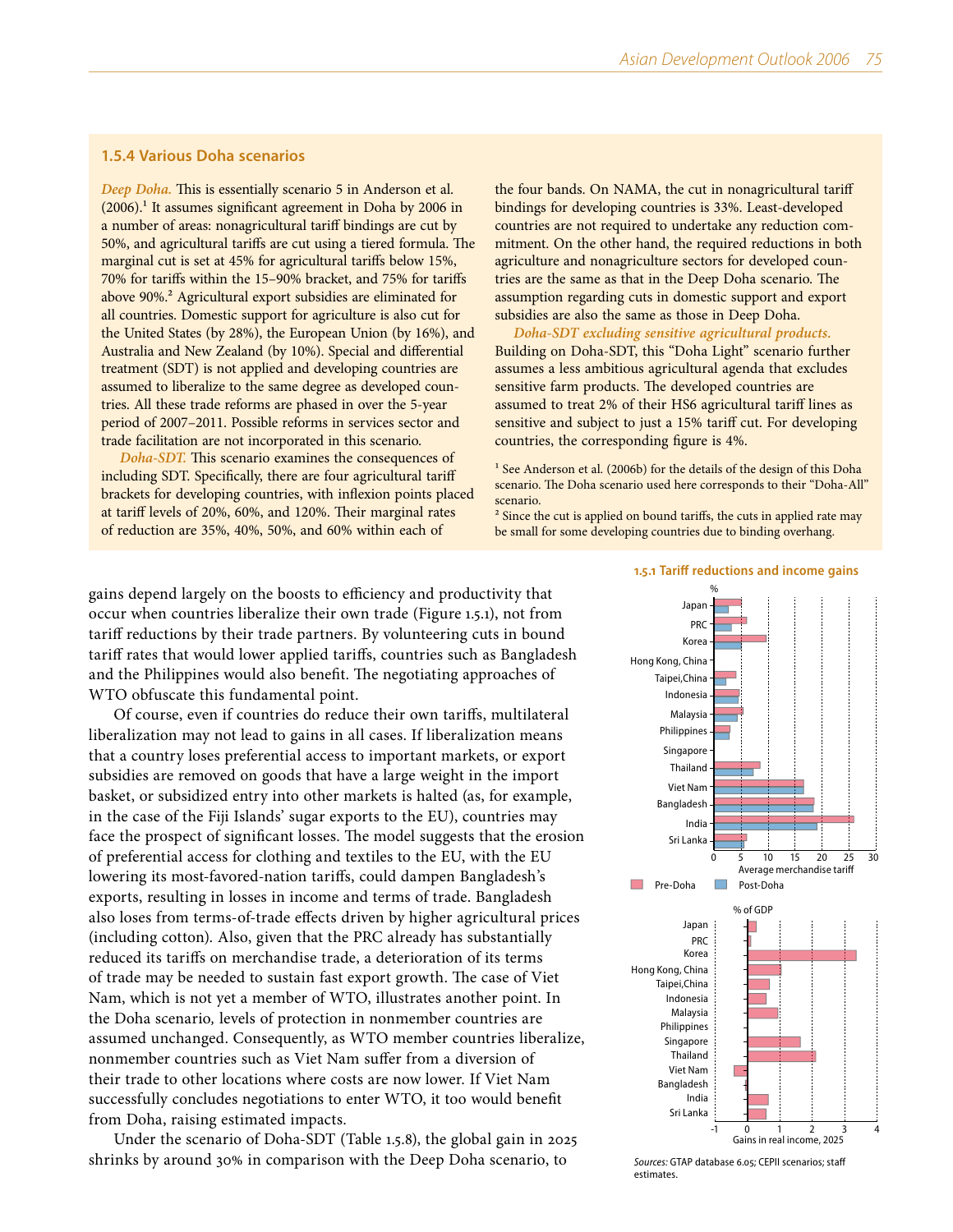$$110.6$  billion. But for developing countries,<sup>15</sup> the gain would be only \$56.4 billion, only 63% of that in the Deep Doha scenario. If higher-income Asian countries (Hong Kong, China; Korea; Singapore; and Taipei,China) are excluded, the gain of developing countries is only \$19.3 billion, or less than half of that in the Deep Doha scenario (Figure 1.5.2). This exercise suggests that no regions (as defined) would be better off from the introduction of SDT, even for LDCs like Bangladesh. This result squares with the theoretical proposition that developing countries need to cut their own trade protection to reap the benefits of multilateral trade liberalization. SDT does not serve the interests of developing countries.

If the Doha-SDT scenario is further weakened by assuming that the sensitive agricultural products are subject to lower tariff cuts, global gains in 2025 would be reduced to \$68.4 billion, reflecting the importance of agricultural liberalization in the Doha trade liberalization agenda. In Asia, the exception of sensitive agricultural products are important for Japan, Korea, Thailand, and, to a lesser extent, Viet Nam, given their high interests in agricultural trade liberalization. However, for other Asian economies, the exception of sensitive agricultural products only have marginal impacts on their welfare gains from Doha.

# **Beyond Doha**

The outcome at Doha is uncertain. It is hard to predict at this point whether there will be a successful package that emerges in time for the April 2006 deadline, whether the

deadline will be extended and subsequently completed, or whether the negotiations will fail. Moreover, it is unclear what the package will look like. Will it be a comprehensive set of liberalization initiatives or "Doha Light"?

In terms of economics, Doha Light could potentially be worse than a failure at Doha. For example, a "flexible" package under NAMA in which many sensitive products are excluded, minimal "value added" in terms of progress in agriculture, and mere rhetoric in services and "rules," with some compensation under "aid for trade," is not an inconceivable outcome. However, it would be regrettable. First, nonuniform tariff cuts could lead to distortions in the value-added chain that could potentially negate any gains from liberalization. Mere patchwork in agriculture would repeat the mistakes of previous GATT/WTO rounds, since it would thwart necessary structural reform in developed and developing countries, and would leave much for future rounds (discussed below). And lack of progress in reforming contingent protection rules would leave fully loaded an important (and increasingly dangerous) protectionist weapon.

From a political perspective, Doha Light might be considered preferable to no agreement at all, as it would at least be a "success"

**1.5.8 Welfare gains from two less ambitious Doha scenarios (change compared to baseline in 2025, real income)**

|                                     | Doha-SDT     |               | <b>Doha-SDT</b> excluding<br>sensitive farm<br>products |               |  |
|-------------------------------------|--------------|---------------|---------------------------------------------------------|---------------|--|
|                                     | (\$ billion) | (% of<br>GDP) | $(5 billion)$                                           | (% of<br>GDP) |  |
| Japan                               | 18.57        | 0.29          | 7.86                                                    | 0.12          |  |
| China, People's Rep. of             | 10.11        | 0.18          | 9.00                                                    | 0.16          |  |
| Korea                               | 26.93        | 2.55          | 10.69                                                   | 1.01          |  |
| Hong Kong, China                    | 3.52         | 0.85          | 3.42                                                    | 0.83          |  |
| Taipei, China                       | 4.00         | 0.59          | 3.89                                                    | 0.58          |  |
| Indonesia                           | 2.08         | 0.40          | 2.10                                                    | 0.40          |  |
| <b>Malaysia</b>                     | 1.67         | 0.57          | 1.47                                                    | 0.50          |  |
| Philippines                         | 0.15         | 0.06          | 0.11                                                    | 0.05          |  |
| Singapore                           | 2.57         | 1.24          | 2.53                                                    | 1.22          |  |
| <b>Thailand</b>                     | 5.87         | 1.49          | 3.71                                                    | 0.94          |  |
| <b>Viet Nam</b>                     | $-0.71$      | $-0.52$       | $-0.48$                                                 | $-0.35$       |  |
| <b>Bangladesh</b>                   | $-0.10$      | $-0.07$       | $-0.08$                                                 | $-0.06$       |  |
| India                               | 6.32         | 0.34          | 6.25                                                    | 0.33          |  |
| Sri Lanka                           | 0.13         | 0.29          | 0.06                                                    | 0.14          |  |
| <b>Developing Asia</b>              | 62.52        | 0.54          | 42.67                                                   | 0.37          |  |
| Asia including Japan                | 81.09        | 0.45          | 50.53                                                   | 0.28          |  |
| <b>United States</b>                | 6.81         | 0.03          | 6.82                                                    | 0.03          |  |
| Europe 19                           | 26.09        | 0.19          | 19.61                                                   | 0.15          |  |
| <b>Australia and New</b><br>Zealand | 2.74         | 0.31          | 1.69                                                    | 0.19          |  |
| Latin America                       | $-0.45$      | $-0.01$       | $-1.14$                                                 | $-0.03$       |  |
| Rest of the world                   | $-5.72$      | $-0.08$       | $-8.88$                                                 | $-0.12$       |  |
| <b>World Total</b>                  | 110.56       | 0.17          | 68.64                                                   | 0.11          |  |

SDT = special and differential treatment.

*Note*: Europe 19 comprises 15 countries of the EU plus Iceland, Liechtenstein, Norway, and Switzerland.

*Source*: Staff estimates.

## **1.5.2 Gains from Doha scenarios: Real income changes relative to**



*Source:* Staff estimates.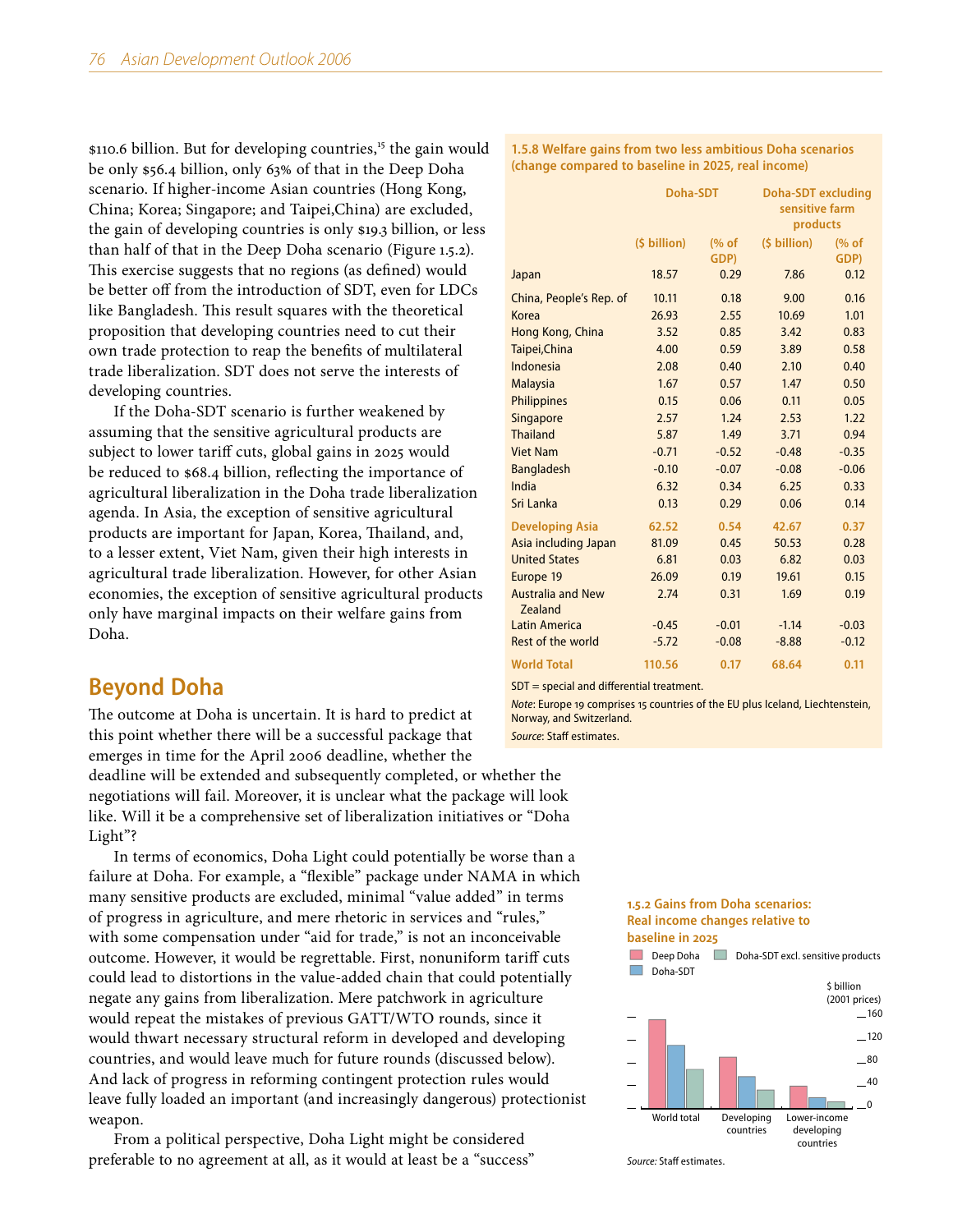## **1.5.5 Gains from Doha: A Comparison with other quantitative estimates**

Care needs to be taken in comparing different estimates of the potential benefits of the Doha Development Agenda. Over the years, the World Bank has revised its estimates of Doha benefits significantly downward. The estimate here is also lower than earlier World Bank estimates (2001 and 2004). An important reason for this is that use of the GTAP V6 (Global Trade Analysis Project) database implies a reduction in baseline trade protection compared to the earlier GTAP datasets used in the initial World Bank studies. The benefits of the cessation of quotas on textiles and clothing and the entry of the People's Republic of China into the World Trade Organization are now embedded in the baseline, so Doha assumptions now remove fewer distortions (van der Mensbrugghe 2006).

But there are also technical differences between the estimate of the General Equilibrium Model of Asian Trade (GEMAT) and more recent World Bank estimates. These differences illustrate the sensitivity of model estimates to differences in technological and behavioral specifications, and parametric assumptions. In particular, estimated benefits are sensitive to assumptions about trade price elasticities (Armington elasticities), returns to scale and product variety, and to sector and geographic aggregation.

The most recent World Bank estimates are based on trade price elasticities that are about one third higher than those used here. The elasticities in GEMAT are closer to the traditional GTAP values, which have been estimated econometrically (Hertel et al. 2003). This difference in parameter assumptions tends to boost the World Bank's estimates of trade benefits.

On the other side of the coin, GEMAT's assumption of increasing returns and imperfect competition generates larger benefits than those derived in a perfect competition model with constant returns technology, such as that used by the World Bank. Aggregation also matters. Higher commodity and geographic aggregation in GEMAT cuts estimated benefits. For essentially an identical scenario, GEMAT's construction trims about 15% of the global benefits reported in recent World Bank studies.<sup>1</sup>

A recent study by the International Food Policy Research Institute shows that ambitious Doha round trade liberalization can induce a global real income gain of \$104 billion in 2019, around 0.19% of world GDP in 2019. This study was conducted using MIRAGE, a global computable general equilibrium (CGE) model which also incorporates scale economy and firm-level productivity variety (Bchir et al. 2002). The lower estimates, in comparison with the GEMAT results, may be due to its assumption about the imperfect mobility of unskilled labor between agricultural and nonagricultural activities, which limits the gains from more efficient resource reallocation.

Another recent study by Polaski (2006) (the "Carnegie model"), using a static global CGE model, estimates global gains of \$58.6 billion, or 0.19% of 2001 world GDP, according to its Central Doha scenario. This gain is larger than the equivalent static impact in GEMAT. The difference may be found in scenario design and model specification. The Central Doha scenario in Polaski (2006) assumes relatively modest agricultural trade liberalization and more ambitious manufacturing trade liberalization, which would induce larger gains from manufacturing liberalization and smaller gains from agricultural liberalization. Moreover, Polaski (2006) assumes unemployment in the urban unskilled labor market and a rural-urban wage differential in developing countries. This further magnifies the gains of some developing countries from manufacturing trade liberalization, as their manufacturing sector expands following the increased export opportunities induced by trade liberalization, but may induce losses for developing countries from Doha agricultural liberalization, which diverts unskilled labor away from manufacturing and into agriculture.

Simulation approaches clearly have limitations and until there is better information, estimates of the benefits of trade liberalization will necessarily be subject to important qualifications. However, the relative magnitude of the welfare impacts and the sources of gains and losses obtained from these modeling exercises do provide useful insights for policy analysis.

<sup>1</sup> For Asian countries, the estimated income gains from GEMAT are generally larger than the World Bank estimates, reflecting that the impacts of low trade elasticities are more than offset by the introduction of scale and variety effects.

and could keep momentum going for the next round, an important consideration given the rise in regionalism. However, this is purported to be a *development* round; lack of progress in comparative-advantage areas for developing countries would reinforce the impression in some circles that the international trading system is rigged against the poor. Enthusiasm for global trade could wane, and the regionalism trend could actually be reinforced.

But a comprehensive Doha package would likely do wonders for the global trading system. What such a package would look like is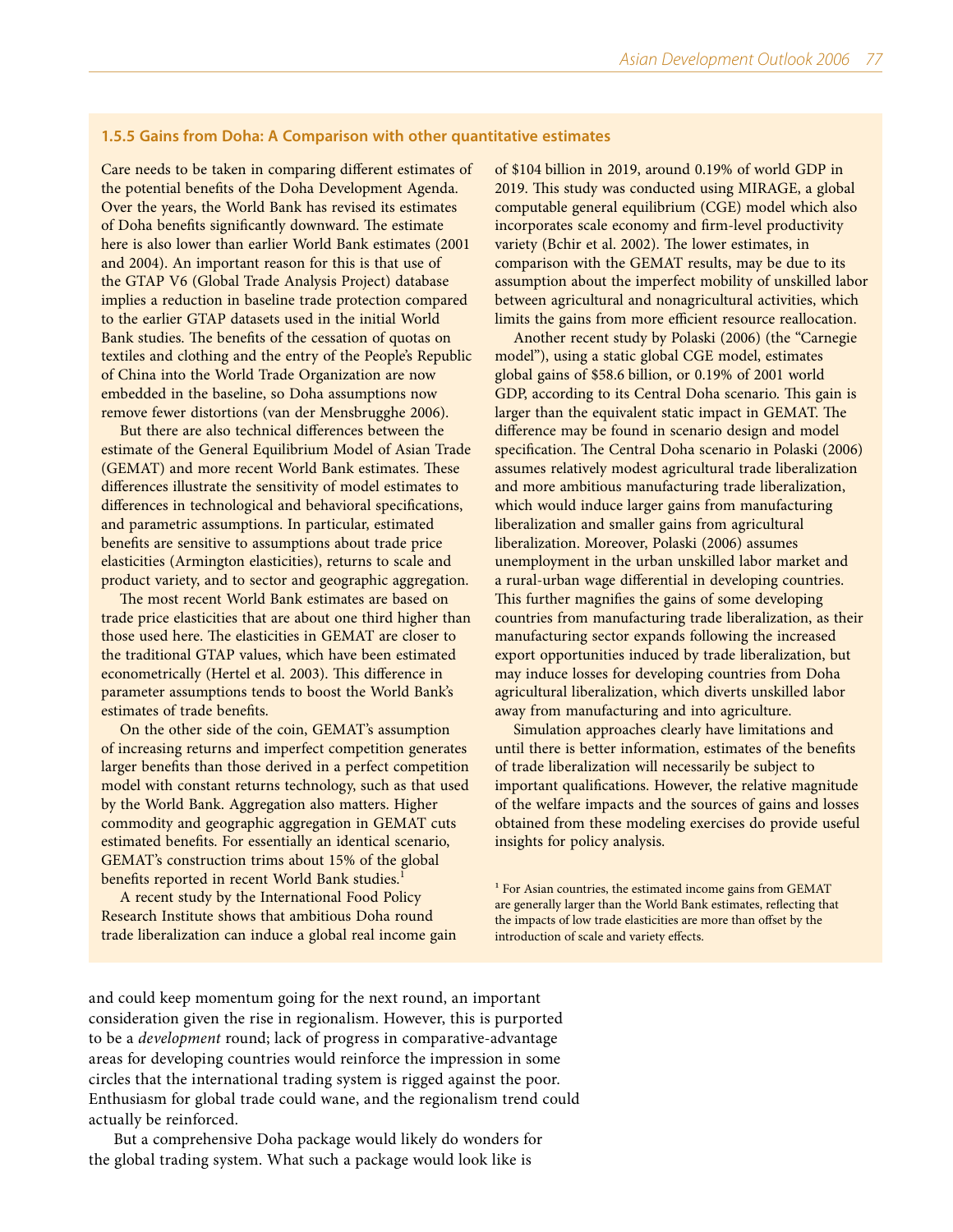outlined above: a balanced Swiss formula applied to both NAMA and agriculture with as few excluded sectors as possible; some progress in services, particularly in terms of Mode 3 and Mode 4; fairer and more transparent rules on contingent protection; better definitions and rules on transparency in regional trade agreements, as well as commitments to develop means to ensure that Article XXIV agreements will be consistent with multilateralism; and generous offers in terms of "aid for trade" and "trade facilitation plus." Certainly, this scenario is far more sensitive at the national political level.

Perhaps the negotiated outcome will be a combination of these two scenarios. Given the stakes for Asia, the region's WTO member countries should be proactive in molding the negotiations in favor of the latter scenario. Above it is argued that the unique situation of Asia suggests that it has strong leadership potential. Hopefully, the political will to assume such a role will be forthcoming.

What will the global trading system need to tackle in future WTO rounds? As the Doha outcome is still unknown, prediction is doubly difficult. However, it is suggested that the following six areas will be important features of the next round:

*1.* As the Swiss formula under NAMA will likely achieve a good deal of progress, it will be the least controversial area, at least relative to earlier rounds. Average tariffs are already quite low; Doha should reduce them further and create greater symmetry. Mega-tariffs should be a thing of the past. Hence, reductions in tariffs in manufactures will likely be on the agenda but will not be as important as in previous rounds. Could a complete phaseout of tariffs in developed countries be a goal? And perhaps 10% maximum tariffs in developing countries?

*2.* Regardless of the outcome of current negotiations, agriculture will still be important. How important will depend on progress made at Doha. Export subsidies will be gone, but tariffs will continue to be high and domestic support trade-inhibiting. The next round will seek to lower tariffs and put further constraints on domestic support. This sector will continue to be difficult; reform of the EU's Common Agricultural Policy will be particularly significant in defining the next round's potential.

*3.* Given the importance of the services sector and the fact that it will likely see modest progress at best at Doha, this will be one of the most important focus areas at the next round. It will require significant preparation, as trade in services is extremely complex. But as a priority, it should receive considerable attention. And its potential to stimulate trade appears to be even greater than that in agriculture and manufactures.

*4.* Trade and investment issues, trade and competition policy, government procurement, and trade facilitation will also be a high priority on the negotiation agenda. These were known prior to Cancun as the "Singapore issues." However, they proved too controversial for the Doha Development Agenda. Indeed, the failure at Cancun was blamed on them (and lack of progress in agriculture) and they were subsequently dropped, with the exception of trade facilitation. Look for them to be reincorporated, particularly since they continue to be a high priority for developed countries (as is evident by their incorporation in bilateral free trade areas with developing countries). Aid for trade, in particular trade facilitation, will also become a more salient feature of the global talks.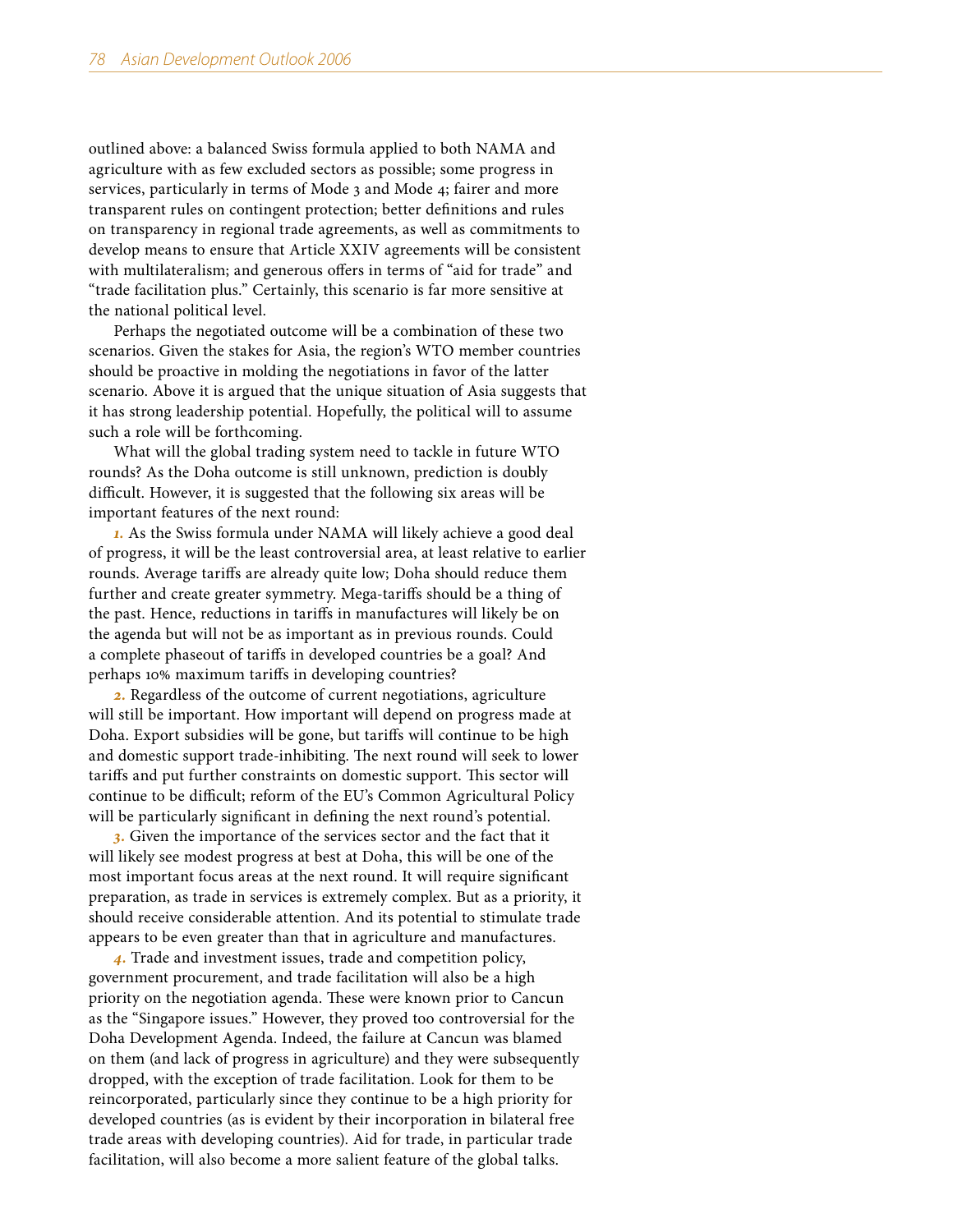*5.* Contingent protection will also receive much higher priority in the future. Since there is not much hope that significant progress will be reached in controlling (particularly) antidumping and countervailing duties, countries will no doubt try to use them in order to protect sectors facing significant structural change due to liberalization in agriculture and manufactures. Moreover, by the next round, the PRC's transition period will be over (precluding the imposition of import quotas on its exports of textiles and clothing, recently applied so firmly by, especially, the EU and US) and new, labor-abundant, competitive economies like Viet Nam should be full-fledged members. The trend toward greater usage of contingent protection will surely continue, and its threat to international trade will become increasingly significant.

*6.* The most important area will probably pertain to regional and bilateral free trade areas. As noted above and more extensively documented in Part 3 of *Asian Development Outlook 2006,* regionalism has been growing rapidly, with Asia becoming an active and enthusiastic participant. This trend will likely continue for at least another few years. At that time, the trade effects of these agreements will start to be felt, and the costs associated with the "spaghetti bowl" will be increasingly recognized. The need for more effective rules and best-practices will become increasingly evident.

To conclude, much is at stake at Doha for Asia and the world. Much is riding on a successful outcome. The negotiators have their hands full, as the issues are complex and controversial in some quarters. But with the right leadership and political will, a successful conclusion to the Doha Development Agenda is certainly feasible.

Two final remarks on the strategies of developing Asia in Doha. First, there is no "round for free"; active participation is not an option but a necessary condition to reap the gains from multilateral negotiations. This is because offering to liberalize hitherto protected sectors allows not only for concessions in exchange but also for gains from trade. Countries tend to gain most from their own liberalization. Second, developing member countries of ADB that are not yet members of WTO need to focus on accession. Without WTO membership, they will never fully be able to take advantage of the new trade architecture that is being created. Even if they receive most-favored-nation status or even preferential treatment from key trading partners, they are still outside the system. And one cannot change the system from outside. Moreover, a focus on WTO accession means that negotiating capacities—often limited in the developing member countries—should not be diverted to other areas, for example, in negotiating bilateral and regional trade agreements. The opportunity cost is too high.

## **Endnotes**

1 For example, tariff cuts on capital goods imports have been very successful in past rounds, whereas textiles and clothing remain highly protected in countries that do not have a comparative advantage in this area. Since textiles and clothing use capital goods in the production process, this reduction in input costs will have the tendency to increase the protection of value added in the textile and clothing industry, thereby creating an incentive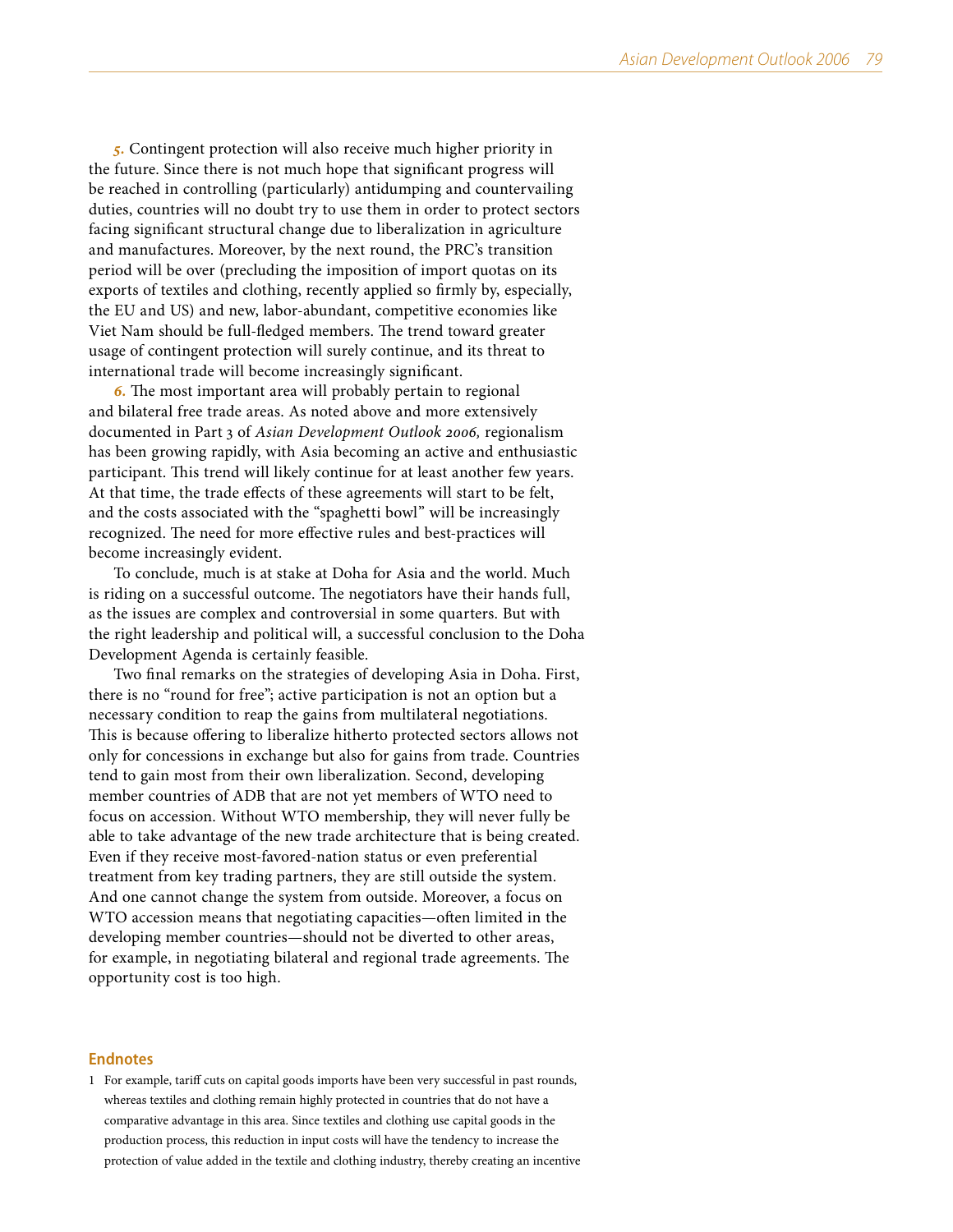for additional resources to be allocated to this inefficient sector. This is known as the problem of the "effective rate of protection" in economics.

- 2 Per capita income will be the most likely criterion used to determine whether a country should benefit from "special and differential treatment."
- 3 More specifically, the G10 is opposed to substantial opening in agriculture; the G33 supports easy exceptions from liberalization, e.g., via the notions of special products or safeguards; the G20 focuses on the opening of the farm markets of developed countries; and the Cairns Group is dedicated to global opening of agricultural markets.
- 4 As the welfare costs of tariffs increase disproportionately as the tariff level rises, larger reductions in the highest tariffs have a more than proportional positive effect on efficiency and welfare.
- 5 In general, moderate tariffs provide larger revenues than high tariffs. This is in large part due to the decrease in import volume associated with high import prices generated by steep protection. The fiscal aspect of the tariff is particularly important for developing countries with a narrow domestic tax base.
- 6 "Bound" tariff rates for individual products are those that a WTO member has committed not to exceed in past GATT rounds or as part of their protocol of accession.
- 7 First, exclusions of sectors give an advantage to countries with better negotiators, creating an advantage for developed countries over many developing countries. Second, countries will likely exclude the sectors with the largest potential for trade creation. And third, the symmetry of liberalization imposed by the Swiss formula would be distorted.
- 8 It should be noted that Australia and New Zealand have liberal farm policies already in place.
- 9 The EU is by far the main user of this instrument; it accounts for more than 80% of all global export subsidies in agriculture.
- 10 Subsidies are used in order to maintain a certain standard of living for farmers. If tariffs are cut, either the country needs to increase subsidies to maintain those standards, or allow for a reduction in living standards. The former policy would in part negate any gains from liberalization, whereas the latter would help achieve the necessary structural adjustment. In any event, if the decision is made to maintain standards by increasing subsidies, this is more "transparent" than tariff protection because it comes at a quantifiable fiscal cost.
- 11 Arguably this happened in certain cases at the Uruguay Round, when import quotas had to undergo "tariffication".
- 12 Among other things, plurilateral negotiations facilitate negotiations by allowing a critical mass of like-minded countries to pursue liberalization in areas that would be difficult for other countries. This approach has already been used with success in the complex 1996 WTO Information Technology Agreement.
- 13 Trade policy reviews involve periodic assessments of the trade policies of WTO member states.
- 14 There are at least three major criticisms. First, it represents no additional commitment for the EU, as part of its Everything But Arms initiative has a 100% coverage, and a very marginal one for the US, which grants duty-free and quota-free access to its market for 83% of imports from LDCs. Second, the remaining 3% of tariff lines (roughly 300–400 lines) could easily cover all the crucial exports of most LDCs, which tend to have a limited range of exportable products. Third, the agreement covers only the LDCs, so excluding many poor countries that are not classified as LDCs.
- 15 Developing countries here refer to Asian developing economies, Latin America, and the rest of the world.